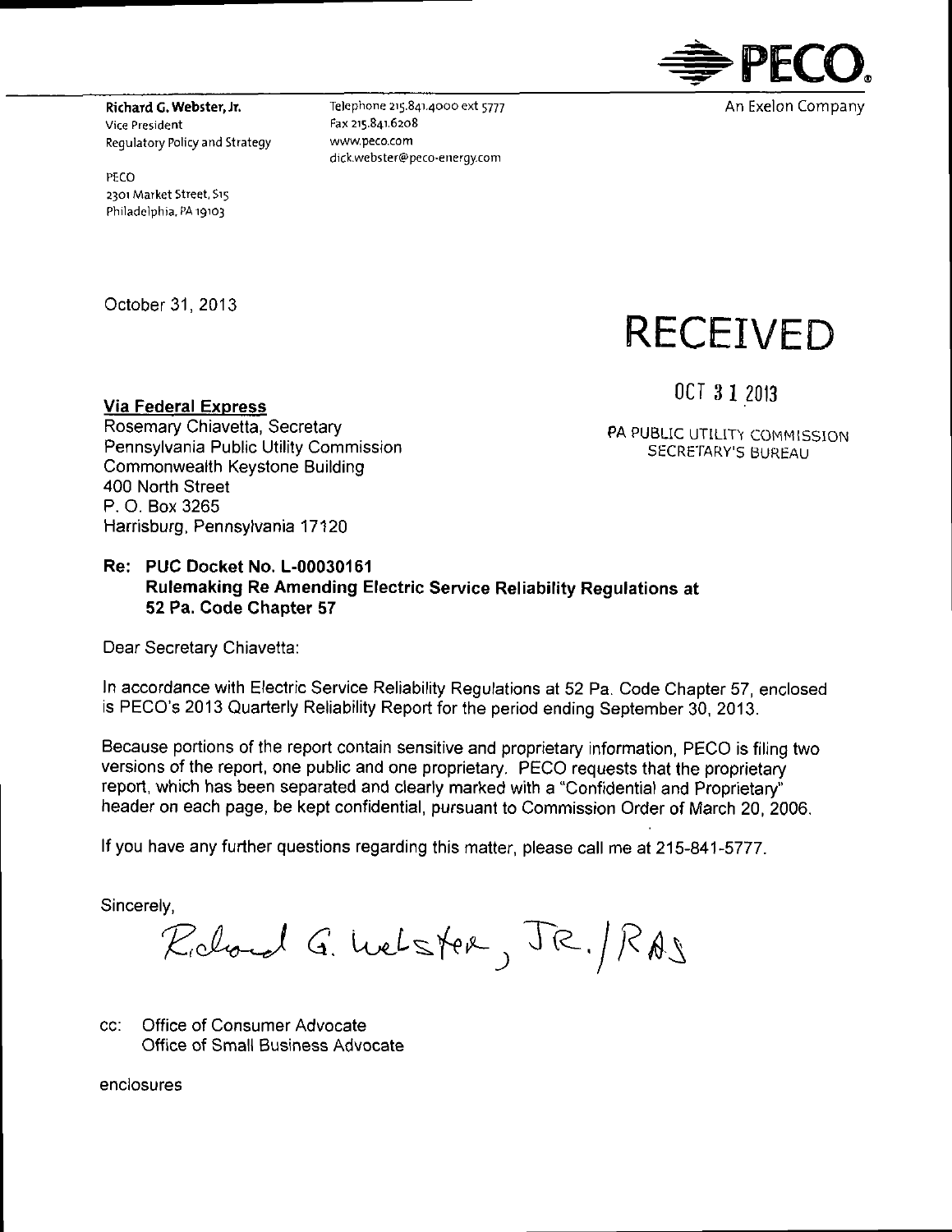## **PECO Energy Company Quarterly Reliability Report For Period Ending September 30, 2013**





OCT 3 1.2013

PA PUBLIC UTILITY COMMISSION SECRETARY'S BUREAU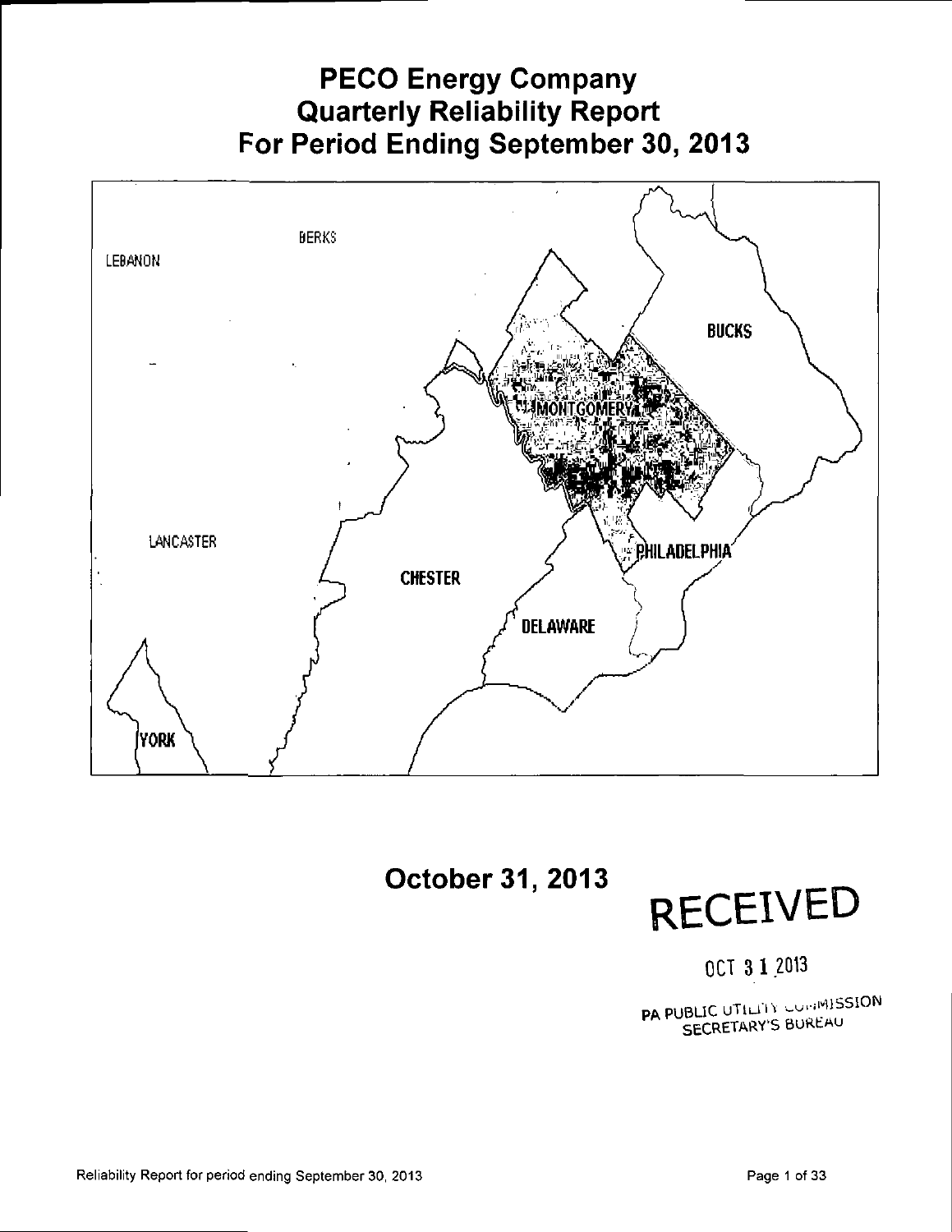#### **PECO Energy {"PECO")**

**Quarterly Reliability Report for the Period Ending September 30,2013 filed with the Pennsylvania Public Utility Commission.** 

Submitted per Rulemaking Re: Amending Electric Service. Docket No. L-00030161 Reliability Regulations at 52 Pa. Code Chapter 57

Section 57.195(e)(1) "A description of each major event that occurred during the preceding quarter. including the time and duration of the event, the number of customers affected, the cause of the event and anv modified procedures adopted in order to avoid or minimize the impact of similar events in the future."

No Major events occurred during the  $3<sup>rd</sup>$  quarter 2013

Section 57.195(e)(2) "Rolling 12-month reliability index values (SAIFI, CAIDI, SAIDI, and if available, MAIFI) for the EDC's service territory for the preceding guarter. The report shall include the data used in calculating the indices, namely the average number of customers served, the number of sustained customer interruptions, the number of customers affected, and the customer minutes of interruption. If MAIFI values are provided, the report shall also include the number of customer momentary interruptions."

| PECO      | Sustained<br>Customer<br>Customers   Interruptions | $\mid$ Customer<br><b>Hours</b> | Sustained   Momentary<br>Customer<br>Interruptions | Sustained<br>Customer   SAIFI   CAIDI  <br>Minutes |    | <b>SAIDI</b> | <b>MAIFI</b> |
|-----------|----------------------------------------------------|---------------------------------|----------------------------------------------------|----------------------------------------------------|----|--------------|--------------|
| 1,702,364 | 1,140,197                                          | 1,768,957                       | 683,731                                            | $ 106, 137, 415 $ 0.67                             | 93 | 62           | 0.40         |

Data reflects 12 months ending 09/30/2013. SAIFI, CAIDI and SAIDI are at the best performance levels reported to the Commission since quarterly reports began in December 2003.

| PECO Benchmarks and Rolling 12-Month Standards |              |              |              |              |  |  |  |  |  |
|------------------------------------------------|--------------|--------------|--------------|--------------|--|--|--|--|--|
|                                                | <b>SAIFI</b> | <b>CAIDI</b> | <b>SAIDI</b> | <b>MAIFI</b> |  |  |  |  |  |
| Benchmark                                      | .23          | 12           | 138          | $N/\Lambda$  |  |  |  |  |  |
| Rolling 12-Month Standard                      | .48          | 34           | 198          | N/A          |  |  |  |  |  |

SAIFI, CAIDI and SAIDI are below their respective benchmarks and standards established on May 7, 2004. No benchmark or standard was established for MAIFI.

Section 57.195(e)(3) "Rolling 12-month reliability index values (SAIFI, CAIDI, SAIDI, and if available. MAIFI) and other pertinent information such as customers served, number of interruptions, customer minutes interrupted, number of lockouts, and so forth, for the worst performing 5% of the circuits in the system. An explanation of how the EDC defines its worst performing circuits shall be included."

PECO's worst performing 5% circuits for 2013 were selected based on a weighted score combining customer inlcrruptions, customer hours, SAIFI and SAIDI, due to outages on each circuit in a 12 month period. This measure is oriented toward contributions to system SAIFI, SAIDI and CAIDI, and local areas with high outage frequency or duration. In addition, circuits with a history of repeat appearance on worst performing lists were selectively included in the 5% list.

Worst circuits and the rolling 12-month reliability index values requested are shown in Appendix A.

#### Section 57.195(e)(4) "Specific remedial efforts taken and planned for the worst performing 5% of the circuits as identified in paragraph (3)."

Remedial efforts taken or planned to date for PECO's worst performing 5% of circuits are shown in Appendix B.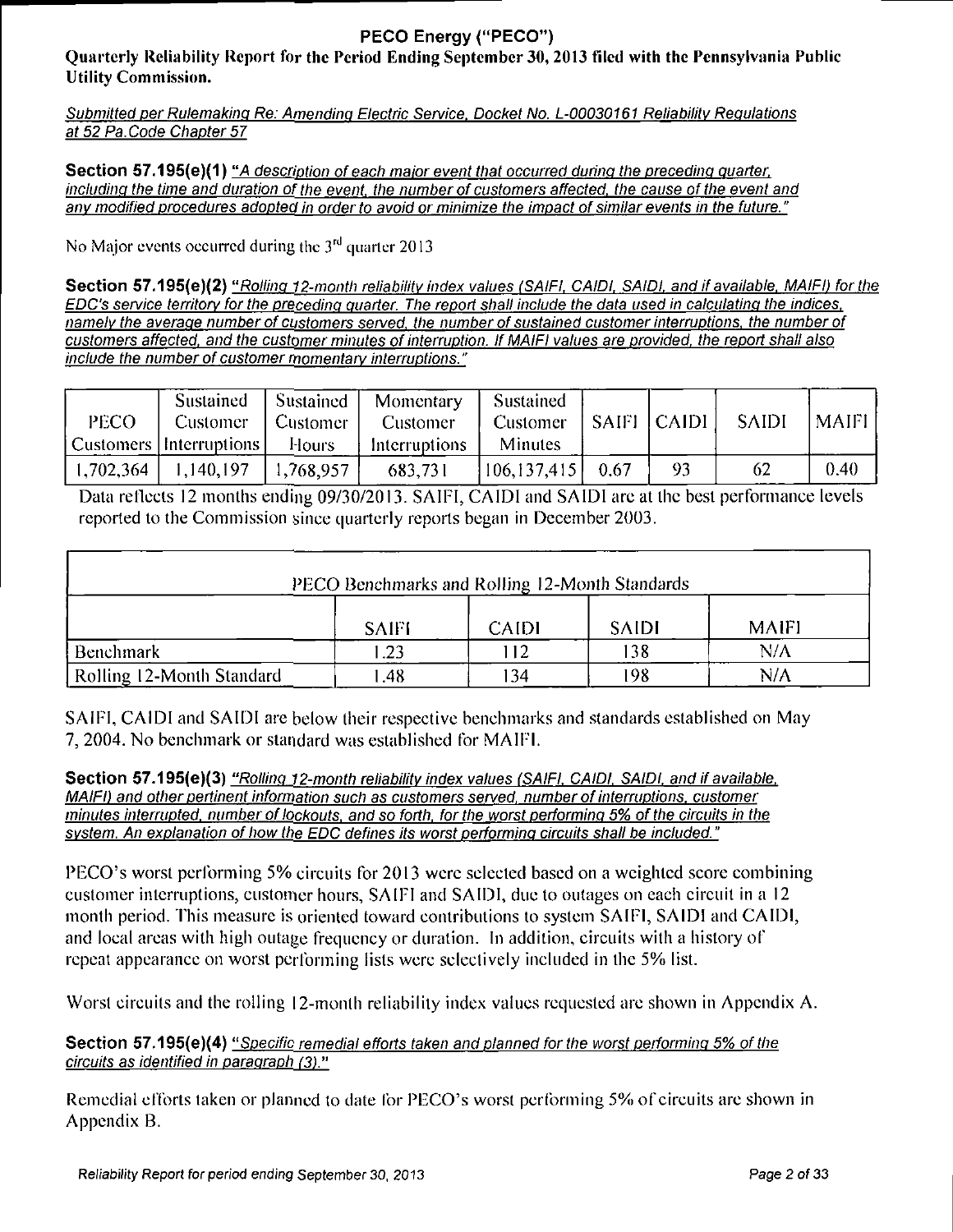Section 57.195(e)(5) "A Rolling 12-month breakdown and analysis of outage causes during the preceding quarter, including the number and percentage of service outages, the number of customers interrupted, and customer interruption minutes categorized by outage cause such as equipment failure, animal contact, tree related, and so forth. Proposed solutions to identified service problems shall be included."

| 12 Months Ending September 30, 2013 |                    |                              |                           |                                     |                     |  |  |  |  |  |
|-------------------------------------|--------------------|------------------------------|---------------------------|-------------------------------------|---------------------|--|--|--|--|--|
| Cause                               | Service<br>Outages | $%$ of<br>Service<br>Outages | Customer<br>Interruptions | $%$ of<br>Customer<br>Interruptions | Customer<br>Minutes |  |  |  |  |  |
| Animal                              | 751                | 8.2%                         | 25,455                    | 2.2%                                | 1,953,568           |  |  |  |  |  |
| Contact/Dig-In                      | 126                | 1.4%                         | 15,384                    | 1.3%                                | 1,236,465           |  |  |  |  |  |
| <b>Equipment Failure</b>            | 3,794              | 41.3%                        | 483.324                   | 42.4%                               | 45,784,150          |  |  |  |  |  |
| Lightning                           | 429                | 4.7%                         | 49,516                    | 4.3%                                | 6,429,785           |  |  |  |  |  |
| Other                               | 930                | 10.1%                        | 122,509                   | 10.7%                               | 7,552,497           |  |  |  |  |  |
| T&S                                 | 15                 | 0.2%                         | 60,419                    | 5.3%                                | 2,436.621           |  |  |  |  |  |
| Unknown                             | 394                | 4.3%                         | 45,217                    | 4.0%                                | 3,042,937           |  |  |  |  |  |
| Vegetation-Broken/Uprooted          | 1,632              | 17.8%                        | 216,804                   | 19.0%                               | 24,966,242          |  |  |  |  |  |
| Vegetation-Ingrowth                 | 722                | 7.9%                         | 45,396                    | 4.0%                                | 5,706.032           |  |  |  |  |  |
| Vehicles                            | 396                | 4.3%                         | 76,173                    | 6.7%                                | 7,029,118           |  |  |  |  |  |

The data supplied is lhe number of interrupted customers for each interruption event summed for all events, also known as customer interruptions. A customer interrupted by three separate trouble cases represents three customer interruptions, but only one cuslomer interrupled.

The largest contributors to customer interruptions were equipment failure and tree-rclaled interruptions. The leading groups within the equipment failure category were aerial equipment and underground equipment. Most cuslomer interruptions caused by trees came from broken branches and tree trunks or uprooted trees (19% of all outages), as opposed to ingrowth (4%) of all outages. PECO has continued to supplement its regularly scheduled vegetation management cycle with midcycle and 34 kV pruning programs and a hazard tree removal program.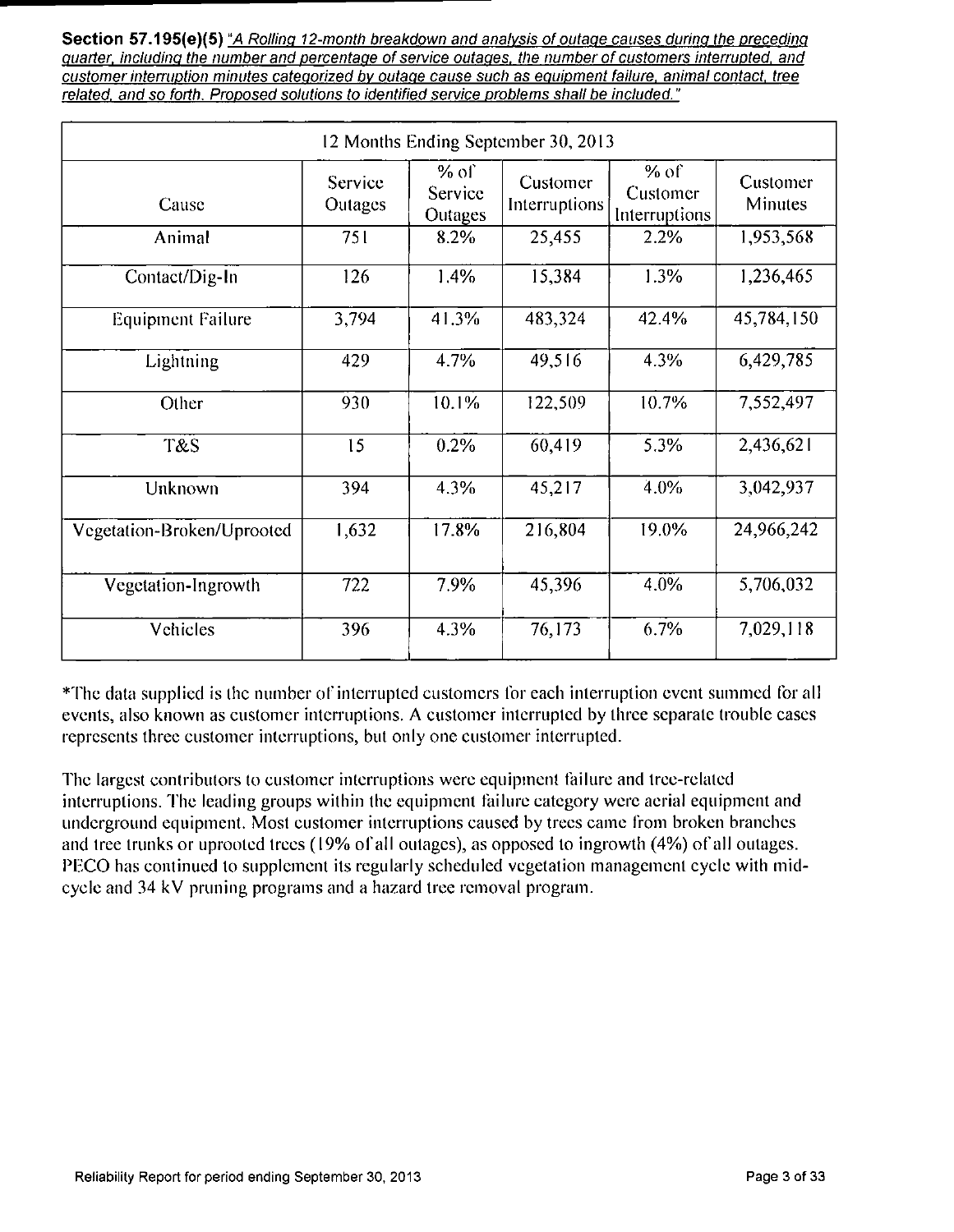Section 57.195(e)(6). <u>"Quarterly and year to date information on progress toward meeting transmission and</u> distribution inspection and maintenance goals /objectives" (For First. Second and Third Quarter reports only)."

| Predictive and Preventive Maintenance Program - status as of 9/30/2013                                                                                                                                     |                               |          |                  |          |                       |  |  |  |  |
|------------------------------------------------------------------------------------------------------------------------------------------------------------------------------------------------------------|-------------------------------|----------|------------------|----------|-----------------------|--|--|--|--|
|                                                                                                                                                                                                            | 3 <sup>rd</sup> Quarter Tasks |          | <b>YTD Tasks</b> |          | 2013 Total<br>Planned |  |  |  |  |
|                                                                                                                                                                                                            | Planned                       | Complete | Planned          | Complete |                       |  |  |  |  |
| <b>Recloser Inspections</b><br>(Number of reclosers inspected)                                                                                                                                             | 42                            | 98       | 126              | 368      | 168                   |  |  |  |  |
| Circuit Patrol & Thermography<br>(Number of circuits patrolled)                                                                                                                                            | $\theta$                      | 34       | 941              | 1,885    | 941                   |  |  |  |  |
| Pole Inspections<br>(Number of poles visually<br>inspected)                                                                                                                                                | $\theta$                      | $\theta$ | 32,340           | 40,854   | 32,340                |  |  |  |  |
| Padmount Transformers<br>(Number of transformers visually<br>inspected)                                                                                                                                    | 2,250                         | 3,493    | 6,000            | 7,598    | 8,264                 |  |  |  |  |
| <b>Below Ground Transformers</b><br>(Number of transformers visually<br>inspected)                                                                                                                         | 495                           | 397      | 1,320            | 2,833    | 1,807                 |  |  |  |  |
| Substations<br>(Number of substations<br>inspections performed.(e.g. visual<br>inspection, reading of currents,<br>voltages, temperature etc) for a<br>variety of substation components)                   | 333                           | 350      | 998              | 1,037    | 1,330                 |  |  |  |  |
| <b>Unit Substations</b><br>(Number of unit substations<br>inspections performed .(e.g. visual<br>inspection, reading of currents,<br>voltages, temperature etc) for a<br>variety of substation components) | 773                           | 837      | 2,318            | 2,423    | 3,080                 |  |  |  |  |

| Vegetation Management Preventive Maintenance Program – status as of 9/30/13 |              |                      |       |                    |                              |  |  |  |  |
|-----------------------------------------------------------------------------|--------------|----------------------|-------|--------------------|------------------------------|--|--|--|--|
|                                                                             | $3^{\rm rd}$ | <b>Quarter Miles</b> |       | <b>YTD Miles</b>   | 2013<br><b>Total Planned</b> |  |  |  |  |
|                                                                             | Planned      | Complete             |       | Planned [Complete] |                              |  |  |  |  |
| Distribution Lift and Manual<br>Trimming                                    | 643          | 620                  | 1,844 | 2,009              | 2,521                        |  |  |  |  |
| Transmission Trimming and<br><b>Removals</b>                                | 50           | 52                   | 149   | 151                | 197                          |  |  |  |  |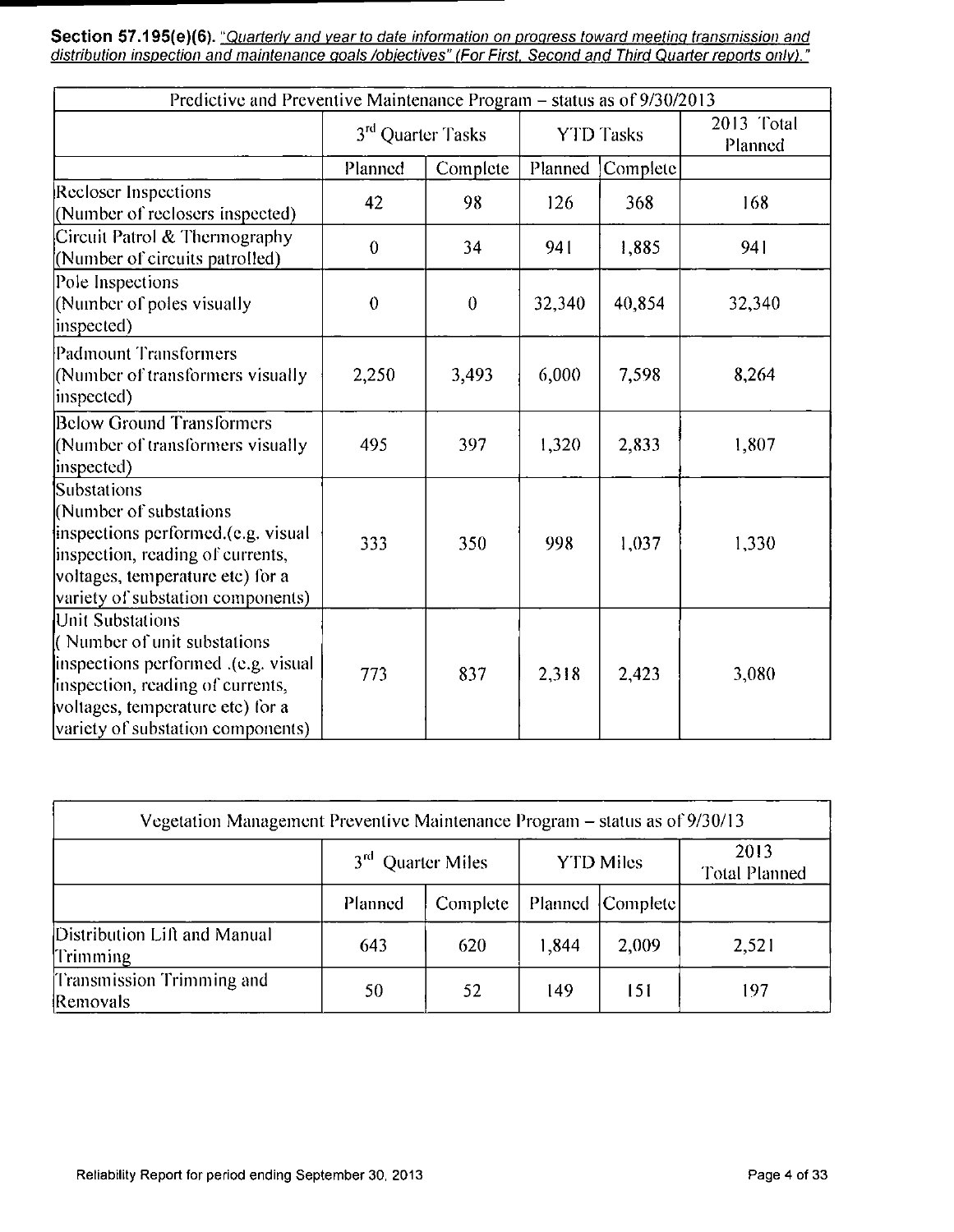Section 57.195(e)(7). "Ouarterly and year-to-date information on budgeted versus actual transmission and distribution operation and maintenance expenditures in total and detailed by the EDC'S own functional account code or FERC account code as available." (For first, second and third quarter reports only.)

| <b>SMillions</b>           | <b>Budgeted</b><br>$3^{\text{rd}}$<br>Quarter | Actual<br>3rd Quarter | Budgeted<br>Year-to-Date | Actual<br>Year-to-Date |
|----------------------------|-----------------------------------------------|-----------------------|--------------------------|------------------------|
| New Business Connections   | \$0.6                                         | \$0.2                 | \$1.8                    | \$1.0                  |
| <b>Capacity Expansion</b>  | \$0.2                                         | \$0.1                 | \$0.6                    | \$0.5                  |
| System Performance         | \$11.0                                        | \$10.4                | \$32.5                   | \$29.4                 |
| <b>Facility Relocation</b> | \$0.5                                         | \$0.7                 | \$1.0                    | \$0.7                  |
| Maintenance                | \$39.7                                        | \$40.0                | \$123.9                  | \$124.7                |
| Total                      | \$52.0                                        | \$51.4                | \$159.8                  | \$156.3                |

Section 57.195(e)(8). "Quarterly and year-to-date information on budgeted versus actual transmission and distribution capital expenditures in total and detailed by the EDC'S own functional account code or FERC account code as available." (For first, second and third quarter reports only.)

| <b>SMillions</b>           | <b>Budgeted</b><br>3 <sup>rd</sup> Quarter | Actual<br>3rd Quarter | <b>Budgeted</b><br>Year-to-Date | Actual<br>Year-to-Date |
|----------------------------|--------------------------------------------|-----------------------|---------------------------------|------------------------|
| New Business Connections   | \$10.1                                     | \$10.2                | \$30.5                          | \$29.0                 |
| Capacity Expansion         | \$24.1                                     | \$19.2                | \$58.5                          | \$46.7                 |
| <b>System Performance</b>  | \$12.4                                     | \$8.2                 | \$41.2                          | \$35.1                 |
| <b>Facility Relocation</b> | \$3.4                                      | \$2.5                 | \$8.0                           | \$6.3                  |
| Maintenance                | \$17.1                                     | \$26.2                | \$51.9                          | \$71.8                 |
| Total                      | \$67.1                                     | \$66.3                | \$190.1                         | \$188.9                |

Section 57.195(e)(9). " *Dedicated staffing levels for transmission and distribution operation and maintenance* at the end of the quarter, in total and by specific category (e.g., lineman, technician and electrician)."

PECO's full-time trade staff as of September 30<sup>th</sup> 2013 was as follows:

| Aerial Lineman                                 | 368 |
|------------------------------------------------|-----|
| Underground Lineman (Include UTS)              | 52  |
| Transmission / Substation Mechanics, Operators | 103 |
| <b>Energy Technicians</b>                      | 102 |
| Aerial Foreman                                 | 62  |
| Underground Foreman                            | 17  |
| Transmission / Substation Foreman              | 29  |
| ET Foreman                                     |     |
| Total                                          | 738 |

**Contact Persons:** 

J. Coffman Director, Engineering (215) 841-4201 iearl.coffman@peco-enerqv.com Dick Webster Vice President Regulatory Policy & Strategy (215) 841-5777 dick.webster@peco-energy.com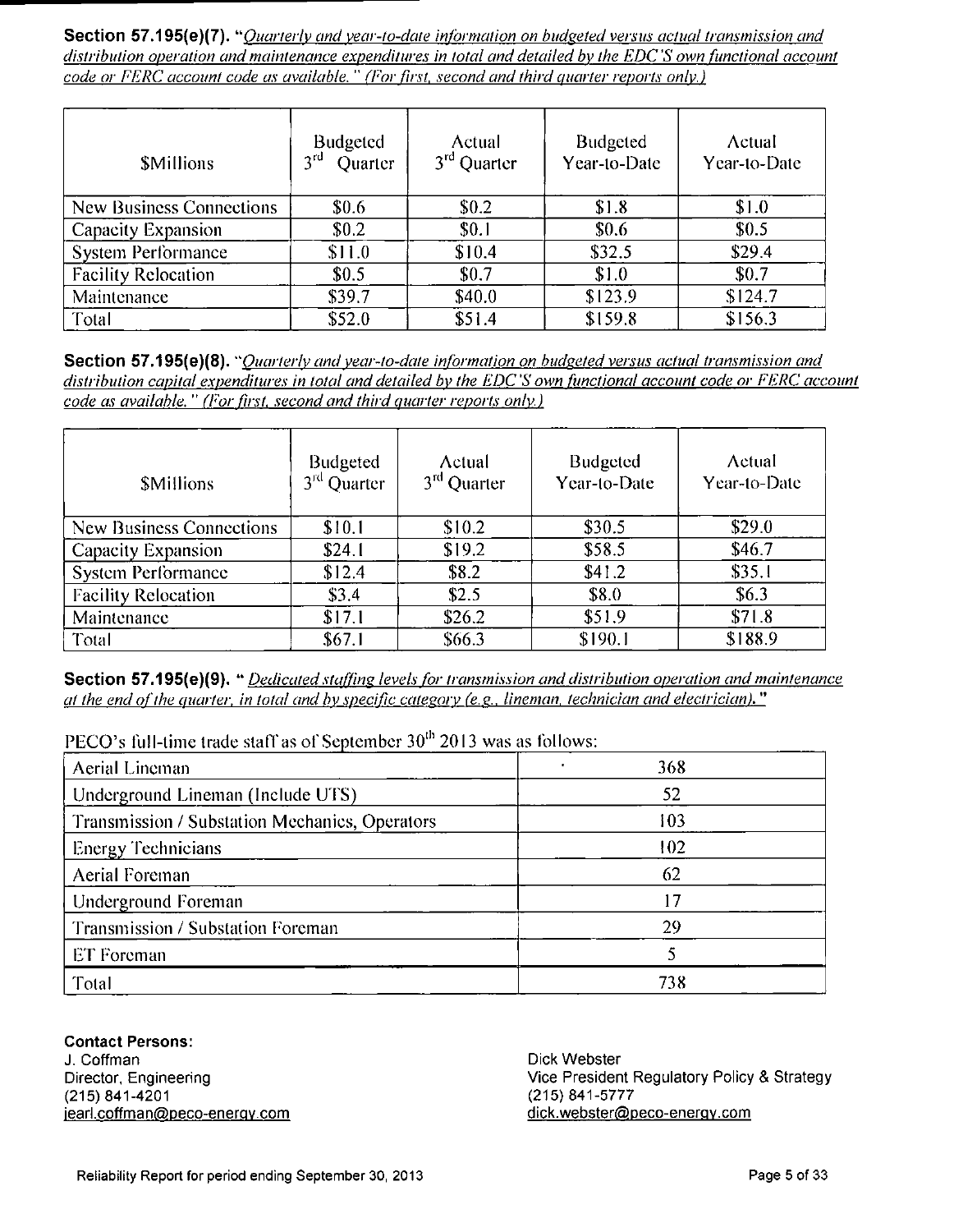**Rolling 12- month reliabi Appendix A** 

 $\mathfrak I$ 

|                          | <b>CUSTOMERS ON</b> | 12 Month<br>Rolling<br>Circuit | 12 Month<br>Rolling<br>Circuit | 12 Month<br>Rolling<br>Circuit | 12 Month<br>Rolling<br>Circuit | 12 Month<br>Rolling<br>Customers | 12 Month<br>Rolling<br>Customer | 12 Month Rolling<br>Momentary<br>Customers |
|--------------------------|---------------------|--------------------------------|--------------------------------|--------------------------------|--------------------------------|----------------------------------|---------------------------------|--------------------------------------------|
| <b>CIRCUIT</b>           | <b>CIRCUIT</b>      | <b>SAIF1</b>                   | CAIDI                          | SAIDI                          | <b>MAIFI</b>                   | Interrupted                      | Hours                           | Interrupted                                |
| ABINGTON 006             | 242                 | 0.36                           | 11                             | 4                              | 1.00                           | 88                               | 16                              | 242                                        |
| AUDUBON 006              | 148                 | 3.92                           | 154                            | 605                            | 0.00                           | 580                              | 1,492                           | 0                                          |
| BELLEVUE 133             | 1,411               | 0.73                           | 65                             | 48                             | 0.47                           | 1.030                            | 1,122                           | 670                                        |
| BETHAYRES 002            | 501                 | 1.65                           | 46                             | 77                             | 1.00                           | 829                              | 642                             | 501                                        |
| BOOTH 003                | 1,217               | 1.91                           | 84                             | 161                            | 0.00                           | 2.328                            | 3,256                           | $\overline{0}$                             |
| BRADFORD 343             | 549                 | 3.36                           | $\overline{52}$                | 176                            | 0.08                           | 1.845                            | 1,606                           | 44                                         |
| BRYN MAWR 132            | 1,116               | 0.06                           | 130                            | $\overline{8}$                 | 0.00                           | 70                               | 152                             | 0                                          |
| BRYN MAWR 134            | 452                 | 0.94                           | 89                             | $\overline{84}$                | 0.00                           | 425                              | 630                             | $\overline{0}$                             |
| <b>BRYN MAWR</b><br>143  | 225                 | 2.01                           | $\overline{76}$                | 152                            | 0.22                           | 452                              | 571                             | 49                                         |
| <b>BUCKINGHAM</b><br>343 | 1,924               | 0.25                           | 102                            | 26                             | 0.81                           | 487                              | 827                             | 1554                                       |
| <b>BUCKINGHAM</b><br>346 | 2,594               | 0.51                           | 45                             | 23                             | 0.52                           | 1.327                            | 987                             | 1345                                       |
| <b>BUCKINGHAM 371</b>    | 1,930               | 0.30                           | 136                            | 41                             | 0.86                           | 583                              | 1,318                           | 1658                                       |
| BYBERRY 133              | 1,628               | 0.73                           | 348                            | 255                            | 0.65                           | 1.195                            | 6,932                           | 1063                                       |
| BYBERRY 162              | 1,567               | 2.67                           | 38                             | 101                            | 1.01                           | 4,181                            | 2,629                           | 1583                                       |
| CALN 000                 | 538                 | 0.06                           | 201                            | 12                             | 0.00                           | 32                               | 107                             | $\mathbf 0$                                |
| CASTLE 000               | 508                 | 3.38                           | 58                             | 195                            | 2.00                           | 1.715                            | 1,649                           | 1016                                       |
| CHARLTON 000             | 423                 | 0.22                           | 166                            | 37                             | 0.00                           | 93                               | 258                             | 0                                          |
| COCHRANVILLE 341         | 1.542               | 1.29                           | 173                            | 223                            | 0.97                           | 1.992                            | 5,738                           | 1491                                       |
| CONCORD_351              | 1,980               | 2.16                           | 99                             | 215                            | 4.52                           | 4.277                            | 7,088                           | 8946                                       |
| CORNOG 001               | 480                 | 0.66                           | 87                             | 58                             | 2.09                           | 317                              | 462                             | 1001                                       |
| CREAMERY_000             | 618                 | 1.12                           | 65                             | 73                             | 0.99                           | 692                              | 751                             | 614                                        |
| <b>CRESCENTVILLE 135</b> | 1,993               | 1.04                           | 46                             | 48                             | 0.00                           | 2.074                            | 1,589                           | 0                                          |
| DAVISVILLE_007           | 666                 | 2.99                           | 117                            | 350                            | 2.10                           | 1.992                            | 3,890                           | 1401                                       |
| DURHAM 002               | 594                 | 1.11                           | 93                             | 104                            | 1.00                           | 662                              | 1,028                           | 594                                        |
| DUTTON 002               | 324                 | 0.50                           | 83                             | 41                             | 0.00                           | 161                              | 222                             | 0                                          |
| <b>EDDINGTON 138</b>     | 779                 | 0.83                           | 71                             | 59                             | 0.00                           | 649                              | 772                             | 0                                          |
| EDDYSTONE 131            | 393                 | 1.21                           | 64                             | 78                             | 0.00                           | 476                              | 509                             | 0                                          |
| <b>EDDYSTONE 132</b>     | 1,654               | 0.69                           | 48                             | $\overline{33}$                | 0.00                           | 1.139                            | 913                             | $\overline{0}$                             |
| ELKINS PARK 004          | 536                 | 1.43                           | 303                            | 433                            | 0.36                           | 767                              | 3,870                           | 193                                        |
| FAIRLESS 006             | 494                 | 0.03                           | 231                            | $\overline{\mathbf{7}}$        | 0.00                           | 16                               | 62                              | Ó                                          |
| <b>FIN 002</b>           | 457                 | 1.09                           | 451                            | 492                            | 0.00                           | 499                              | 3,749                           | $\pmb{0}$                                  |
| FLINT 144                | 900                 | 2.74                           | $\overline{72}$                | 199                            | 0.00                           | 2 4 6 8                          | 2,981                           | $\overline{0}$                             |
| FOULK_131                | 1,704               | 0.45                           | 44                             | 20                             | 0.58                           | 773                              | 572                             | 980                                        |
| FOX_CHASE_133            | 844                 | 2.76                           | 51                             | 142                            | 0.27                           | 2.332                            | 1,996                           | 229                                        |
| FURNACE 000              | 577                 | 4.72                           | 223                            | 1052                           | 0.12                           | 2,724                            | 10,113                          | 70                                         |
| GARRETT 003              | 756                 | 0.34                           | 60                             | 21                             | 1.00                           | 259                              | 261                             | 755                                        |
| GLADWYNE 001             | 203                 | 1.75                           | 51                             | 89                             | 2.35                           | 356                              | 301                             | 478                                        |
| GLADWYNE_132             | 537                 | 2.18                           | 57                             | 123                            | 2.41                           | 1,172                            | 1,104                           | 1296                                       |
| GLADWYNE 133             | 638                 | 1.63                           | 55                             | 90                             | 4.00                           | 1,041                            | 960                             | 2554                                       |
| GLADWYNE 138             | 587                 | 1.61                           | 146                            | 234                            | 0.77                           | 944                              | 2,293                           | 451                                        |
| GOLF 002                 | 545                 | 3.32                           | 101                            | 334                            | 0.41                           | 1,809                            | 3,038                           | 223                                        |
| GROVE_000                | 641                 | 2.85                           | 96                             | 274                            | 1.00                           | 1.829                            | 2,922                           | 640                                        |
| HAGYS_004                | 317                 | 1.14                           | 175                            | 200                            | 0.00                           | 362                              | 1,056                           | 0                                          |
| HARMONY_003              | 472                 | 4.01                           | 52                             | 209                            | 2.00                           | 1,893                            | 1,643                           | 944                                        |
| HARMONY 007              | 1,288               | 3.54                           | 41                             | 144                            | 1.00                           | 4.555                            | 3,081                           | 1285                                       |
| HARTMAN 351              | 3,529               | 0.66                           | 134                            | 88                             | 1.53                           | 2,312                            | 5,175                           | 5400                                       |
|                          |                     |                                |                                |                                |                                |                                  |                                 | 575                                        |
| HEATON_133               | 1,879               | 1.35                           | 65                             | 87                             | 0.31                           | 2 5 2 8                          | 2,727                           |                                            |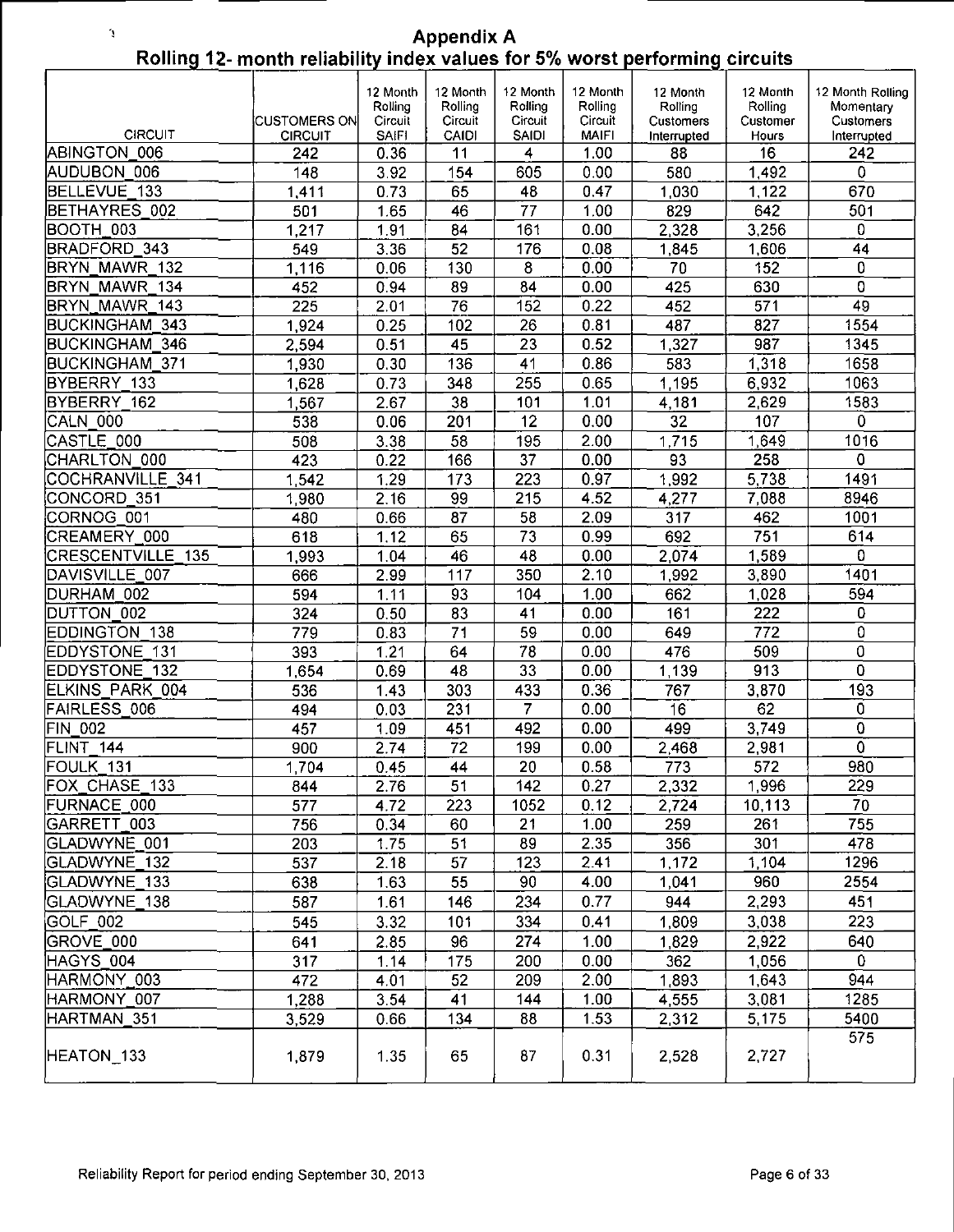|                            |                  |              |                     |                 |              |                  |                 | 12 Month         |
|----------------------------|------------------|--------------|---------------------|-----------------|--------------|------------------|-----------------|------------------|
|                            |                  |              | 12 Month   12 Month | 12 Month        | 12 Month     | 12 Month         | 12 Month        | Rolling          |
|                            |                  | Rolling      | Rolling             | Rolling         | Rolling      | Rolling          | Rolling         | Momentary        |
|                            | <b>CUSTOMERS</b> | Circuit      | Circuit             | Circuit         | Circuit      | <b>Customers</b> | Customer        | Customers        |
| <b>CIRCUIT</b>             | ON CIRCUIT       | <b>SAIFI</b> | <b>CAIDI</b>        | <b>SAIDI</b>    | <b>MAIFI</b> | Interrupted      | Hours           | Interrupted      |
| HEATON 147                 | 1,159            | 0.06         | 173                 | 10              | 0.00         | 69               | 199             | 0                |
| HOLMESBURG_143             | 768              | 3.03         | 51                  | 155             | 0.00         | 2,325            | 1,980           | 0                |
| HOWELL 002                 | 393              | 2.05         | 180                 | 369             | 0.99         | 807              | 2,417           | 390              |
| JARRETT 144                | 1,156            | 1.85         | 99                  | 184             | 0.41         | 2.142            | 3,541           | 475              |
| JENKINTOWN 137             | 1,624            | 0.16         | 156                 | $\overline{25}$ | 0.00         | 264              | 686             | 0                |
| JENKINTOWN 141             | 726              | 0.64         | 97                  | 62              | 0.00         | 468              | 754             | 0                |
| KEMBLE_002                 | 402              | 5.18         | 95                  | 490             | 0.04         | 2,083            | 3,282           | $\overline{17}$  |
| KENNETT SQUAR_005          | 327              | 3.25         | $\overline{75}$     | 245             | 1.26         | 1,064            | 1.335           | 413              |
| LANDENBERG_000             | 556              | 2.59         | 176                 | 454             | 2.98         | 1.438            | 4 206           | 1659             |
| ANGHORNE 002               | 645              | 0.96         | 59                  | 57              | 1.00         | 621              | 608             | 644              |
| LANTERN 000                | 573              | 1.39         | 70                  | 97              | 0.00         | 795              | 929             | 0                |
| LINE 104 00BY              | 4                | 0.50         | 76                  | 38              | 0.00         | 2                | 3               | 0                |
| LINE 116 00BM              | 516              | 1.53         | 65                  | 100             | 0.50         | 791              | 856             | 259              |
| LINE 119 00UP              | 43               | 1.14         | 135                 | 153             | 0.00         | 49               | 110             | 0                |
| LINE_2394                  | 1,821            | 0.87         | 74                  | 64              | 0.00         | 1,576            | 1953            | 0                |
|                            | 5                | 0            | $\mathbf 0$         | 0               | 0            | 0                | 0               | 0                |
| <b>LINE 2630</b>           |                  |              |                     |                 |              |                  |                 |                  |
| LINE_2753                  | 79               | 2.81         | 105                 | 296             | 0.00         | 222              | 390             | 0                |
| LINE_3344                  | 622              | 3.03         | 103                 | 313             | 0.00         | 1,884            | 3,245           | 0                |
| LINE_7200WH                | 218              | 3.49         | 95                  | 332             | 1.38         | 760              | 1,207           | 301              |
| LINTON 341                 | 2,283            | 0.51         | 109                 | 55              | 0.06         | 1,158            | 2,104           | $\overline{131}$ |
| LINTON 351                 | 2,457            | 0.80         | 162                 | 130             | 1.62         | 1,968            | 5.330           | 3970             |
| LANERCH_145                | 827              | 2.13         | 62                  | 132             | 0.00         | 1,763            | 1815            | 0                |
| OMBARD 043                 | 329              | 0            | $\overline{0}$      | $\mathbf 0$     | 0            | 0                | 0               | 0                |
| MACDADE 132                | 1,632            | 0.20         | 96                  | $\overline{20}$ | 0.00         | 334              | 533             | 0                |
| MACDADE_135                | 2,196            | 0.15         | 190                 | 28              | 0.00         | 320              | 1,015           | 0                |
| MACDADE 140                | 1,580            | 0.07         | 107                 | $\bf 8$         | 0.00         | 116              | 207             | 0                |
| MALL 037                   | 507              | 0.00         | 817                 | 0               | 0.00         | 15               | 204             | 0                |
| MODENA_000                 | 219              | 1.06         | 98                  | 104             | 0.99         | 232              | 380             | 217              |
| NESHAMINY 164              | 1,403            | 0.50         | 105                 | 52              | 0.62         | 699              | 1,218           | 870              |
| NEWLINVILLE 011            | 557              | 1.16         | 73                  | 84              | 2.96         | 644              | 783             | 1648             |
| NEWLINVILLE <sub>343</sub> | 2,770            | 0.14         | 211                 | 30              | 0.00         | 400              | 1,404           | 0                |
| NEWLINVILLE_362            | 2,498            | 0.16         | 156                 | 25              | 0.03         | 393              | 1,025           | 72               |
| NEWTOWN SQUAR 131          | 1,311            | 2.24         | 85                  | 191             | 0.90         | 2.937            | 4 181           | 1178             |
| NORCO 002                  | 752              | 0.01         | 221                 | 3               | 0.00         | 11               | 41              | 0                |
| NORTH_PHILADE_132          | 2,789            | 1.99         | 99                  | 197             | 0.86         | 5,562            | 9,177           | 2386             |
| NORTH WALES 011            | 696              | 1.98         | 110                 | 217             | 0.00         | 1,375            | 2,514           | 0                |
| NORTH WALES 344            | 1,002            | 0.30         | 134                 | 40              | 0.00         | 296              | 663             | 0                |
| OAKMONT 001                | 522              | 0.20         | 158                 | 31              | 1.00         | 104              | 274             | 522              |
| OAKMONT 004                | 671              | 2.90         | 78                  | 226             | 1.03         | 1947             | 2,523           | 692              |
| PARRISH 138                | 1,901            | 0.00         | 573                 | $\mathbf 0$     | 0.00         | 1                | 10 <sub>1</sub> | 0                |
| PARRISH 143                | 1,105            | 0.00         | 379                 | $\overline{2}$  | 0.00         | 5                | 32              | 0                |
| PENCOYD 133                | 1,267            | 3.00         | 58                  | 175             | 0.00         | 3,798            | 3,700           | 0                |
| PENROSE 162                | 538              | 4.75         | 81                  | 385             | 1.00         | 2.556            | 3.457           | 538              |
| PENTRIDGE_013              | 1,396            | 4.71         | 132                 | 620             | 0.00         | 6,577            | 14,421          | 0                |
| PERKIOMEN_362              | 1,545            | 1.06         | 71                  | 75              | 0.00         | 1,636            | 1,943           | 0                |
| PHOENIXVILLE 008           | 952              | 1.00         | 5                   | 5               | 0.00         | 952              | 79              | 0                |
| PICKERING 001              | 400              | 1.04         | 6                   | 6               | 1.00         | 417              | 42              | 401              |
| PLYMOUTH 181               | 965              | 1.05         | 98                  | 102             | 0.39         | 1,011            | 1,645           | 375              |
| PULASKI_014                | 1,006            | 0.96         | 147                 | 141             | 0.00         | 966              | 2,359           | 0                |
|                            |                  |              |                     |                 |              |                  |                 | 1                |
| RODGERS_132                | 147              | 1.11         | 48                  | 53              | 0.01         | 163              | 129             |                  |
|                            |                  |              |                     |                 |              |                  |                 |                  |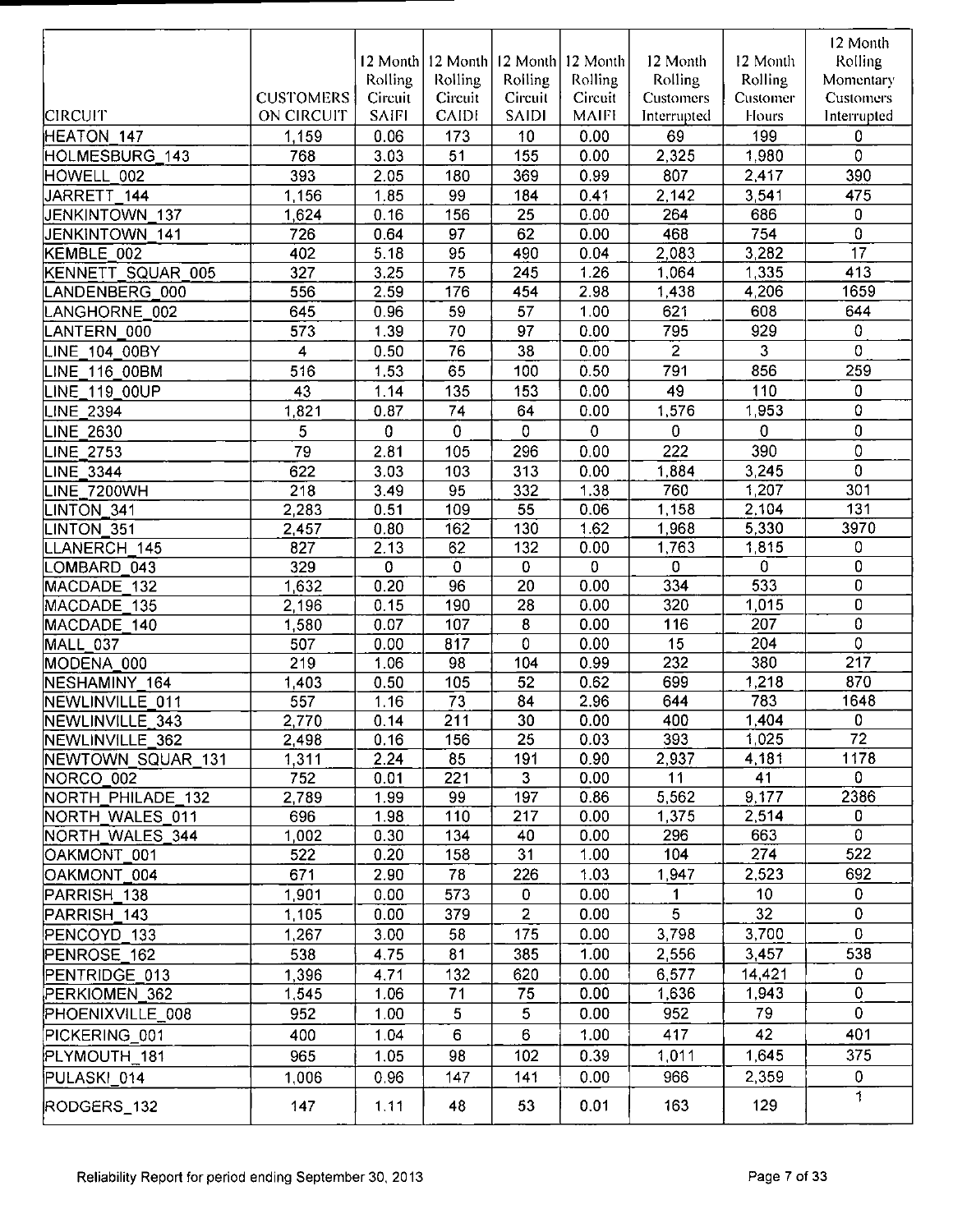|                   |                  |              |              |              |                |             |                | 12 Month       |
|-------------------|------------------|--------------|--------------|--------------|----------------|-------------|----------------|----------------|
|                   |                  | 12 Month]    | 12 Month1    | 12 Month     | 12 Month       | 12 Month    | 12 Month       | <b>Rolling</b> |
|                   |                  | Rolling      | Rolling      | Rolling      | <b>Rolling</b> | Rolling     | <b>Rolling</b> | Momentary      |
|                   | <b>CUSTOMERS</b> | Circuit      | Circuit      | Circuit      | Circuit        | Customers   | Customer       | Customers      |
| <b>CIRCUIT</b>    | ON CIRCUIT       | <b>SAIFI</b> | <b>CAIDI</b> | <b>SAIDI</b> | MAIFI          | Interrupted | <b>Hours</b>   | Interrupted    |
| SADSBURY 000      | 639              | 0.10         | 144          | 15           | 0.00           | 66          | 158            | 0              |
| SCHWENKSVILLE 001 | 492              | 0.27         | 62           | 17           | 1.00           | 134         | 139            | 490            |
| SCHWENKSVILLE 002 | 731              | 2.05         | 72           | 147          | 1.00           | 1,500       | 1.792          | 729            |
| SECANE 007        | 811              | 2.05         | 97           | 198          | 0.00           | 1,660       | 2.675          | 0              |
| SLATE 000         | 141              | 0.17         | 253          | 43           | 0.00           | 24          | 101            | 0              |
| SOLEBURY 001      | 502              | 2.07         | 142          | 294          | 1.00           | 1,041       | 2.458          | 502            |
| TREVOSE 138       | 1,211            | 2.08         | 46           | 96           | 0.00           | 2,518       | 1.934          | 0              |
| <b>TUNA 131</b>   | 1,330            | 0.97         | 8            | 8            | 0.00           | 1 293       | 180            | 0              |
| WALLACE 000       | 237              | 2.13         | 97           | 206          | 1.00           | 504         | 813            | 237            |
| WARRINGTON 343    | 2,211            | 0.26         | 74           | 20           | 1.81           | 581         | 721            | 4002           |
| WAVERLY 134       | 87               | 1.29         | 131          | 168          | 0.00           | 112         | 244            | 0              |
| WAYNE 137         | 1,215            | 2.21         | 78           | 172          | 1.88           | 2,682       | 3,486          | 2279           |
| WAYNE 143         | 846              | 1.65         | 81           | 134          | 2.37           | 1.396       | 1.892          | 2005           |
| WEST BUCK 001     | 245              | 1.00         | 163          | 163          | 1.00           | 245         | 664            | 245            |
| WESTTOWN 000      | 254              | 2.31         | 95           | 220          | 6.71           | 587         | 933            | 1705           |
| WHITEMARSH 161    | 1,296            | 0.79         | 80           | 64           | 0.48           | 1.027       | 1 374          | 628            |
| WILLOWDALE 001    | 366              | 3.01         | 128          | 385          | 2.00           | 1,102       | 2.347          | 731            |

The data supplied is the number of interrupted customers for each interruption event summed for all events, also known as customer interruptions. If a customer is interrupted by three separate trouble cases, they represent three customer interruptions, but only one customer interrupted.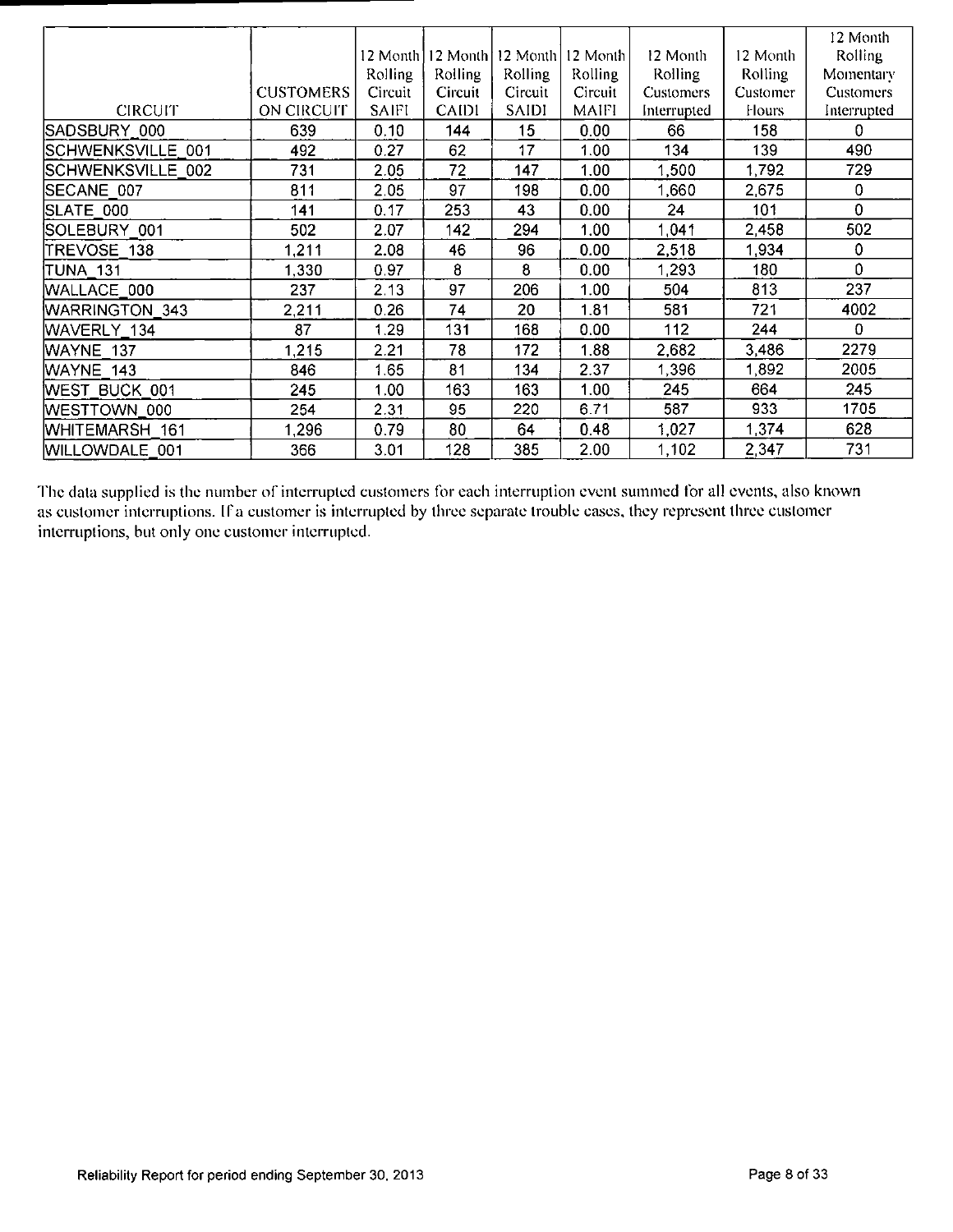#### *Appendix li*

Remedial efforts taken and planned for 5% worst performing circuits as of 09/30/13 **AB1NGTON\_006**  Montgomery County **Completed:**  Inspected circuit visually and with thermographic camera

Upgraded fuses

Completed reliability corrective workordcrs

Installed wildlife protection

#### **Planned:**

Remedial efforts completed

#### **AUDOBON\_006**

**Montgomery County Completed:**  Inspected circuil visually and with thermographic camera Completed reliability corrective workordcrs Inspected selected areas of circuit for vegetation issues and corrected as needed Completed regularly scheduled tree trimming **Planned:**  Remedial efforts completed

#### **BELLEVUE** 133

**Bucks County Completed:**  Repaired Station Leg Cable Completed reliability corrective work orders Inspected circuit visually and with thermographic camera Inspected selected areas of circuit for vegetation issues and corrected as needed **Planned:**  Install 3 phase recloser Completed reliability corrective work orders

#### **BETHAYRES\_002**

**Montgomery County Completed:**  Inspected circuit visually and with thermographic camera Inspected selected areas of circuit for vegetalion issues and corrected as needed Completed reliability corrective workorders Complete regularly scheduled tree trimming **Planned:** 

Install 2 three phase reclosers on supply line

#### **BOOTH 003**

**Delaware County Completed:**  Inspected circuit visually and with thermographic camera Inspected selected areas of circuit for vegetalion issues and corrected as needed Completed reliability corrective workordcrs **Planned:** 

Upgrade secondary wire Install (2) Three phase reclosers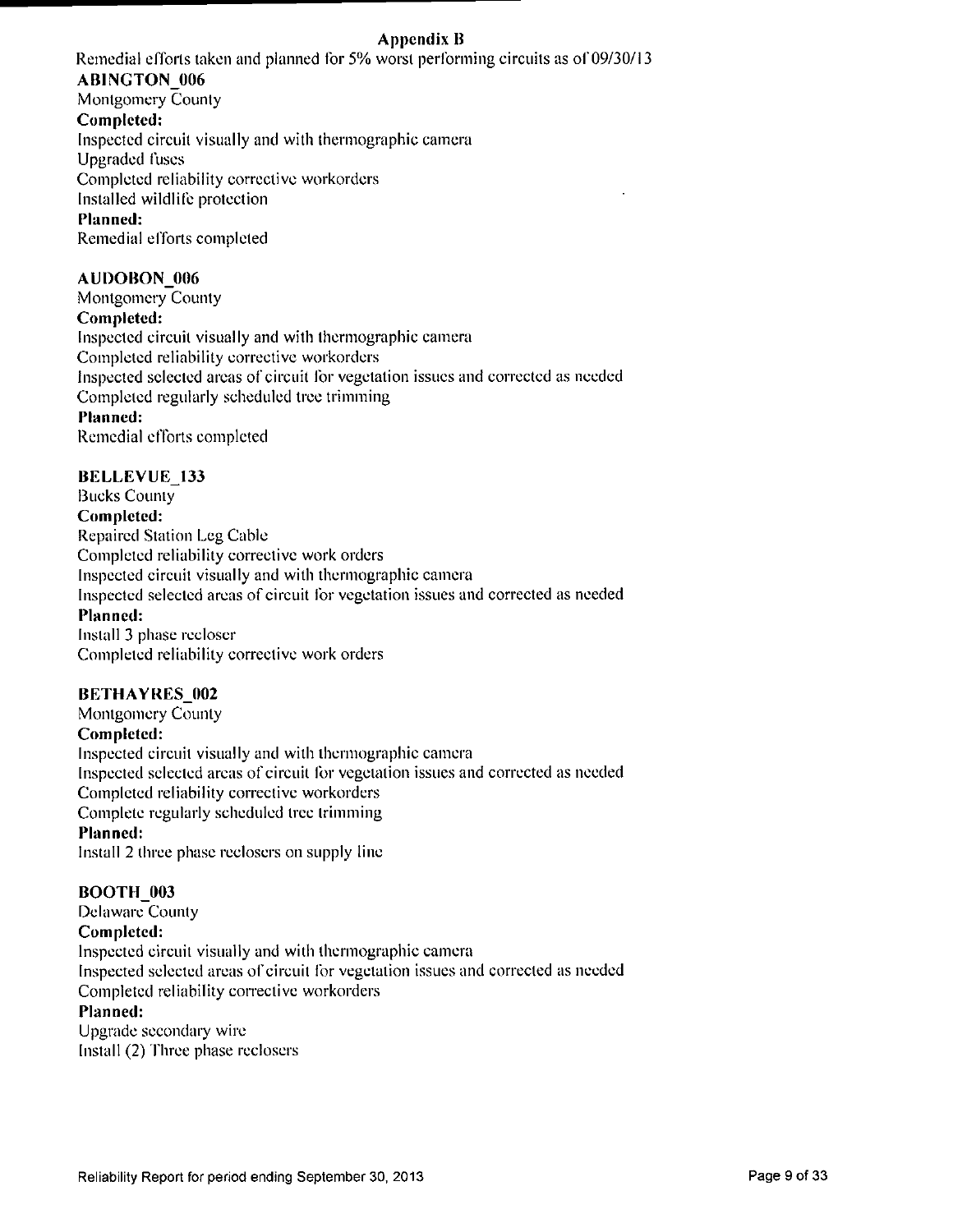#### BRADFORD 343

**Chester County Completed:**  Inspected circuit visually and with thermographic camera Completed reliability corrective workorders Inspect selected areas of circuit for vegetation issues and corrected as needed Installed three phase reclosers Completed regularly scheduled tree trimming Planned: Remedial efforts completed

#### **BRYN\_MAWK\_I32**

**Delaware County Completed:**  Inspected circuil visually and wilh thermographic camera Inspected selected areas of circuit for vegetation issues and corrected as needed Completed reliability corrective workordcrs Complete reliability corrective workordcrs Installed (2) three phase reclosers **Planned:**  Remedial efforts completed

#### **BRYN MAWR 134**

**Chester County Completed:**  Inspected circuit visually and with thermographic camera Inspected selected areas of circuit for vegetalion issues and corrected as needed Completed reliability corrective workordcrs Upgraded animal protection Upgraded fuses **Planned:**  Remedial efforts completed

#### **BRYN MAWR 143**

**Delaware County Completed:**  Inspected circuit visually and with thermographic camera Inspected selected areas of circuit for vegetation issues and corrected as needed Completed reliability corrective workordcrs **Planned:**  Remedial efforts completed

#### **BUCKINGHAM\_343**

**Bucks County Completed:**  Inspected circuit visually and with thermographic camera Completed reliability corrective workorders Upgraded fuses Installed three phase recloser Completed regularly scheduled tree trimming **Planned:**  Remedial efforts completed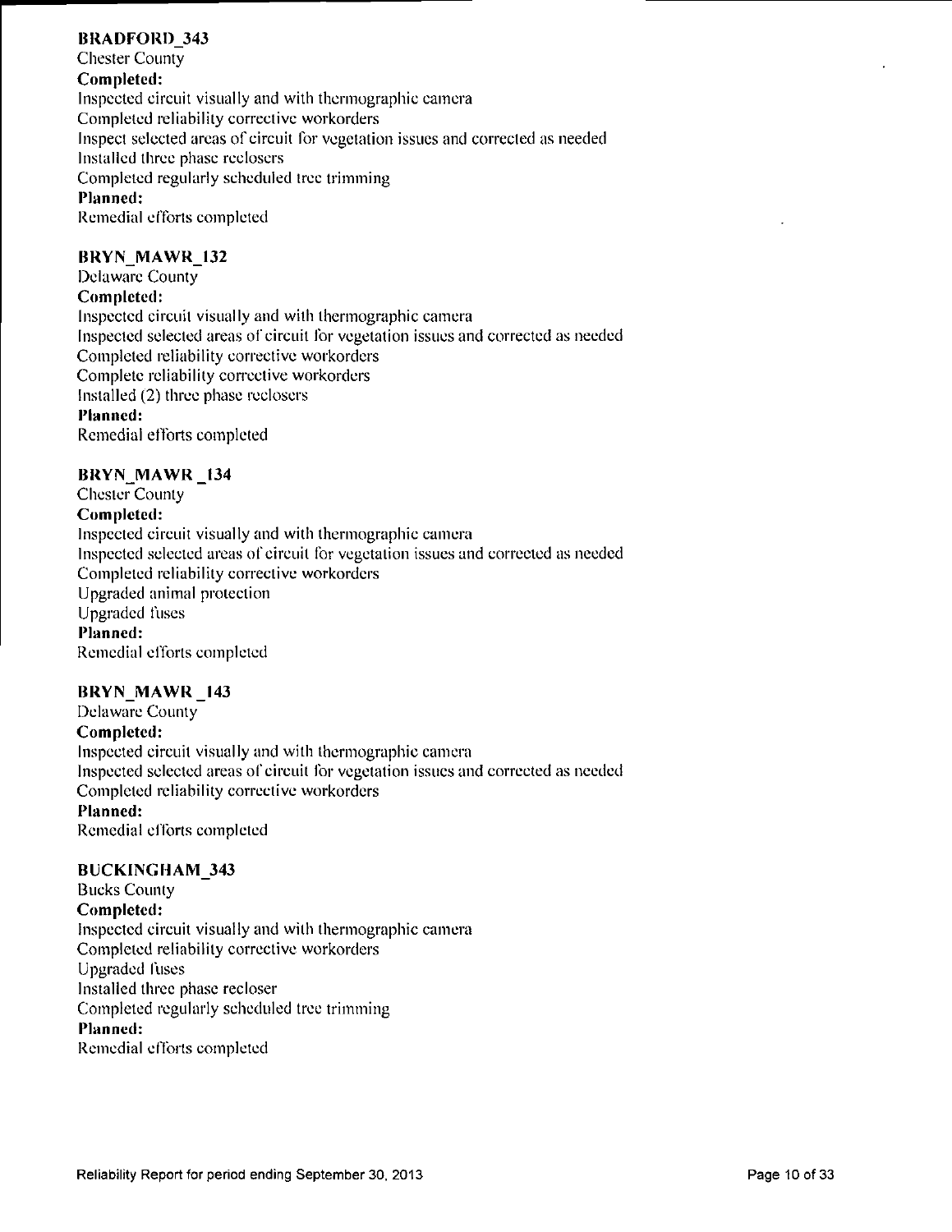#### **BUCKINGHAM 346**

**Bucks County Completed:**  Inspected circuit visually and with thermographic camera Inspected selected areas of circuit for vegetation issues and corrected as needed Completed reliability corrective workordcrs Completed regularly scheduled tree trimming **Planned:**  Install (2) three phase reclosers

#### **BUCK]NGHAM\_371**

**Bucks County Completed:**  Inspected circuit visually and with thermographic camera Completed reliability corrective workorders Inspected selected areas of circuit for vegetation issues and corrected as needed Installed three phase recloser Installed three phase recloser Completed regularly scheduled tree trimming **Planned:**  Remedial efforts completed

#### **BYBERRY\_133**

**Philadelphia County Completed:**  Inspected circuit visually and with thermographic camera Inspected selected areas of circuit for vegetation issues and corrected as needed Completed reliability corrective workorders Upgraded lightning protection Upgraded cable insulation Complete regularly scheduled tree trimming **Planned:**  Remedial efforts completed

#### **BYBERRY** 162

**Bucks Counly Completed: Inspected circuil visually and with thermographic camera Completed reliabilily correclive workordcrs Completed regularly scheduled tree trimming Planned:**  Complete reliability corrective workorders

#### **CALN** 000

**Chester County Completed:**  Inspected circuit visually and with thermographic camera Inspected selected areas of circuit for vegetation issues and corrected as needed Completed reliability corrective workorders Completed regularly scheduled tree trimming **Planned:**  Remedial efforts completed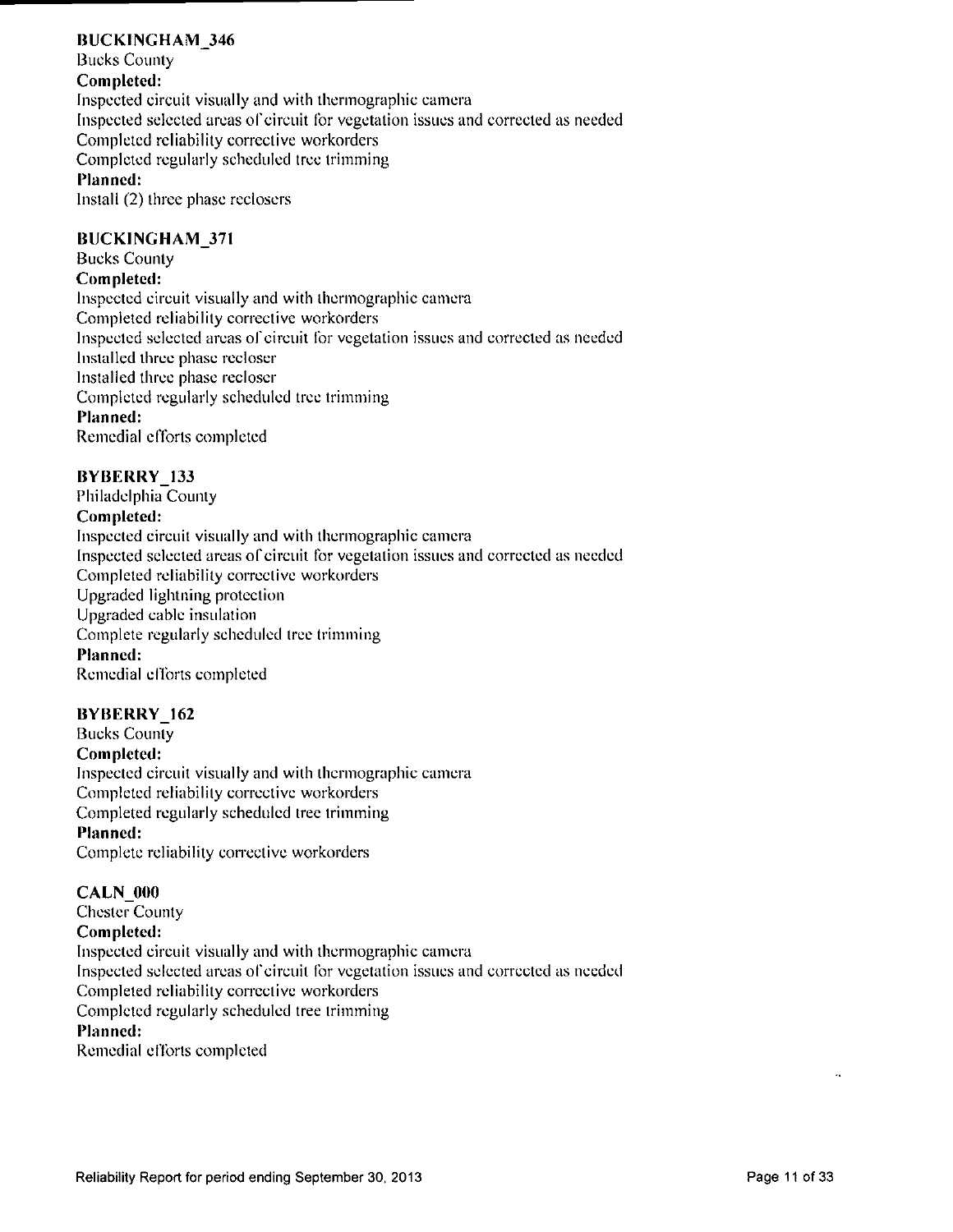#### **CASTLE 000 Delaware County Completed:**  Inspected circuit visually and with thermographic camera Inspected selected areas of circuit for vegetation issues and corrected as needed Completed reliability corrective workordcrs Upgraded fuses **Complete regularly scheduled tree trimming Planned:**  Remedial efforts completed

#### **CHARLTON** 000

**Chester s County Completed:**  Inspected circuit visually and with thermographic camera Inspected selected areas of circuit for vegetation issues and corrected as needed Completed reliability corrective workordcrs Balanced load on circuit Completed regularly scheduled tree trimming **Planned:**  Remedial efforts completed

#### **COCHRANVILLE\_34l**

**Chester County Completed:**  Inspected circuil visually and with thermographic camera Inspected selected areas of circuit for vegetation issues and corrected as needed Completed reliability corrective workordcrs Upgraded lightning protection **Planned:**  Remedial ef forts completed

#### **CONCORI)\_351**

**Delaware County Completed:**  Inspected circuit visually and with ihermographic camera Inspected selected areas of circuit for vegetation issues and corrected as needed Completed reliability corrective workorders Tested / Inspected recloser operation **Planned:**  Install 3 phase recloser

#### **CORNOG-001**

Chester County Inspected circuit visually and with thermographic camera Inspected selected areas of circuit for vegetation issues and corrected as needed Completed reliability corrective workorders Upgraded transformer Compleled regularly scheduled tree trimming Installed additional fuses **Planned:**  Remedial efforts completed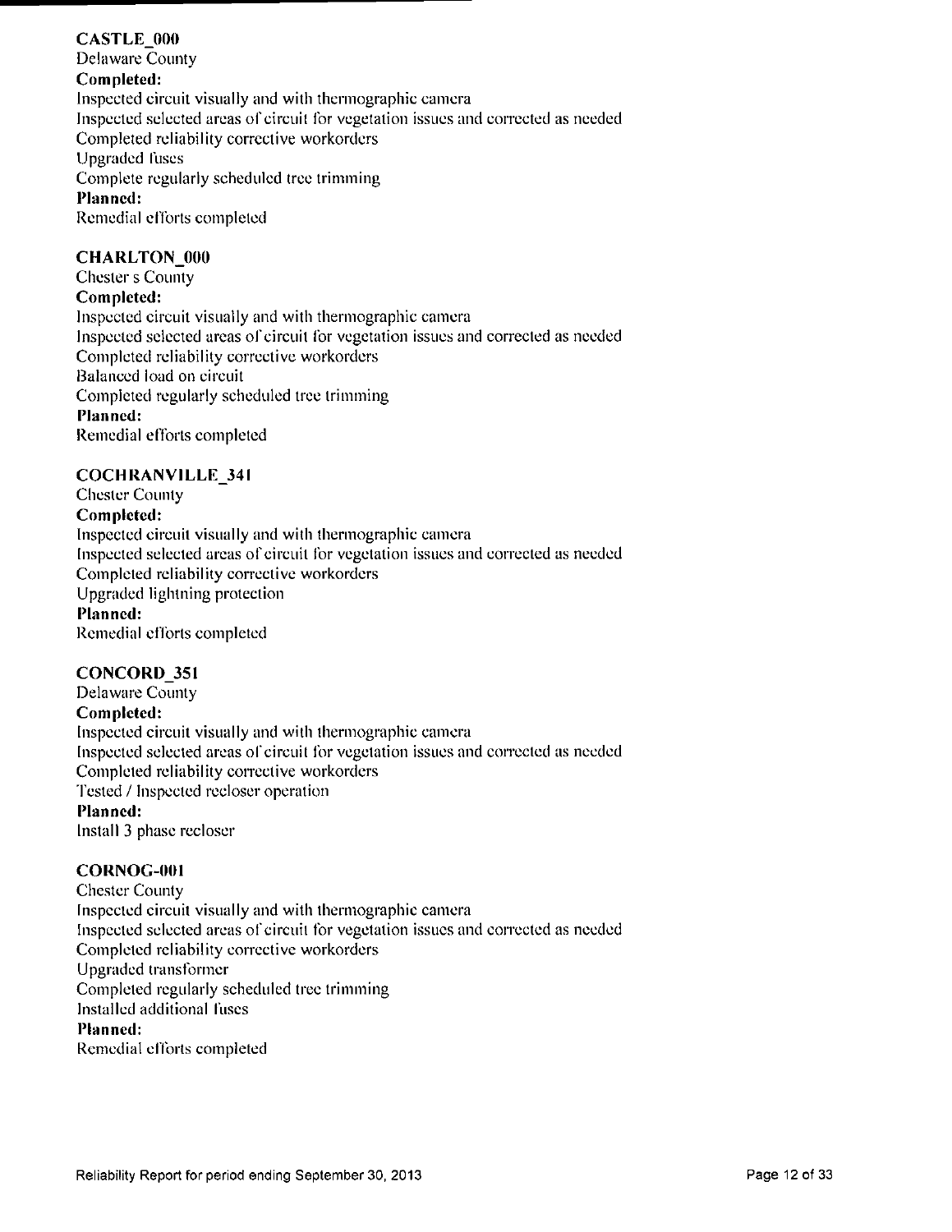#### **CREAMERY 000**

**Montgomery County Completed:**  Inspected circuil visually and with thermographic camera Inspected selected areas of circuit for vegetation issues and corrected as needed Completed reliability corrective workordcrs Planned: Remedial efforts completed

#### **CRESCENTVILLE 135**

**Philadelphia County** 

#### **Completed:**

Inspected circuit visually and with thermographic camera Inspected selected areas of circuit for vegetation issues and corrected as needed installed additional fuses Repaired cable Installed three phase recloser Installed additional fuses **Planned:**  Remedial efforts completed

#### **l)AVISVILLE\_007**

**Montgomery County Completed:**  Inspected circuit visually and with thermographic camera Inspected selected areas of circuil for vegetation issues and corrected as needed Completed reliability corrective workordcrs Upgraded transformer and secondary wires **Planned:**  Remedial efforts completed

#### **DURHAM\_002**

**Bucks County Completed:**  Inspected circuit visually and with thermographic camera Inspected selected areas of circuit for vegetation issues and corrected as needed Completed reliability corrective workordcrs Planned: Complete reliability corrective workordcrs

#### **DUTTON** 002

**Delaware Counly Completed:**  Inspected circuit visually and with thermographic camera Inspected selected areas of circuit for vegetation issues and corrected as needed Completed reliability corrective workordcrs Planned:

Remedial efforts completed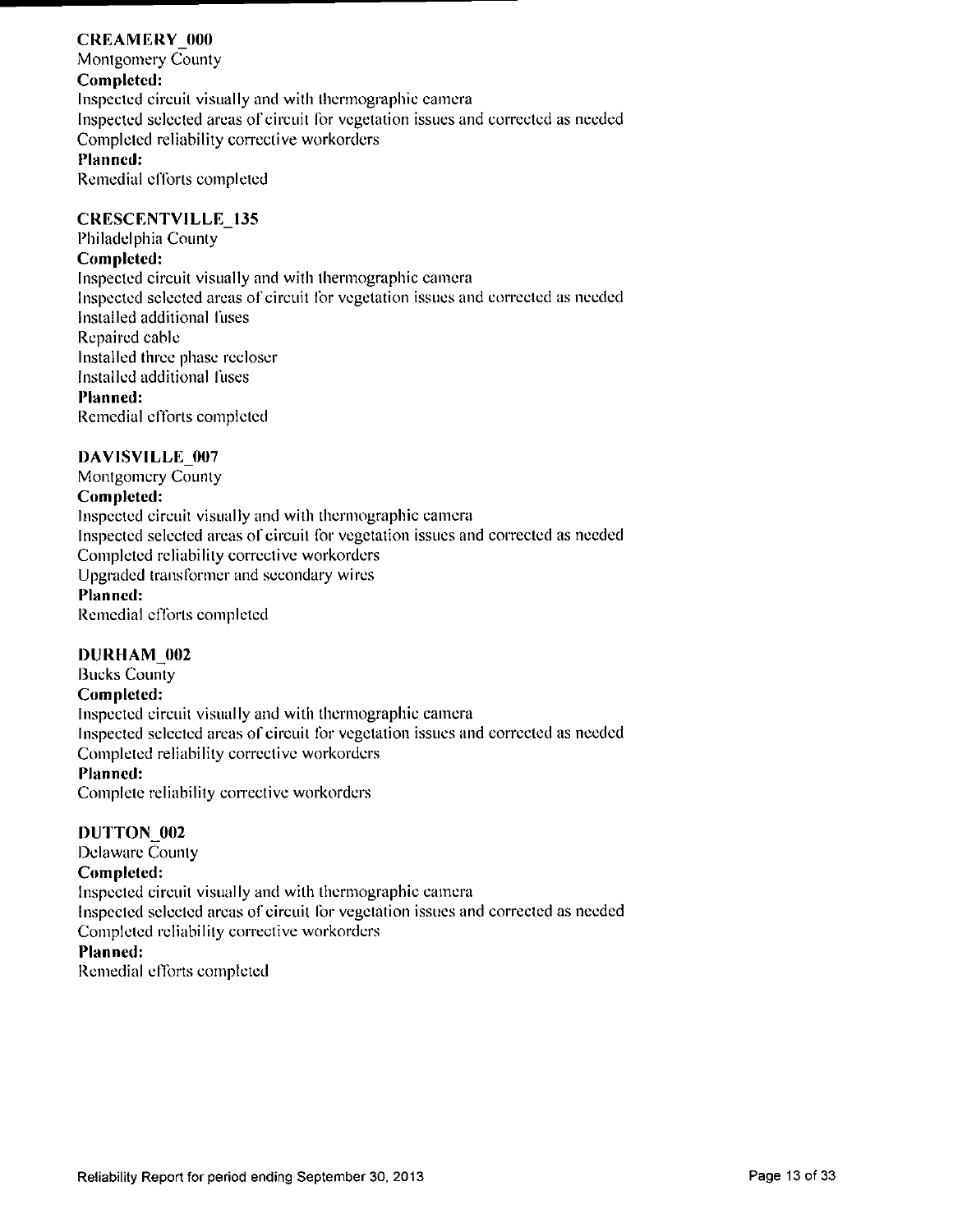#### **EDDINGTON 138**

**Bucks Counly Completed:**  Inspected circuit visually and with thermographic camera Inspected selected areas of circuit for vegetation issues and corrected as needed Completed reliability corrective workorders Fuse coordination Planned: Remedial efforts completed

#### **EDDYSTONE 131**

**Delaware County** 

#### **Completed:**

Inspected circuil visually and with thermographic camera Inspected selected areas of circuit for vegetation issues and corrected as needed Completed reliability corrective workorders **Planned:** 

Install three phase recloser

#### **EDDYSTONE 132**

**Delaware County Completed:**  Inspected circuit visually and with thermographic camera Inspected selected areas of circuit for vegetation issues and corrected as needed Completed reliability corrective workorders Installed wildlife protection Balance phases on circuit Planned: Remedial efforts completed

#### **ELKINS\_PARK\_004**

**Montgomery County Completed:**  Inspected circuit visually and wilh thermographic camera Inspected selected areas of circuit for vegetation issues and corrected as needed Completed reliability corrective workorders Complete regularly scheduled tree trimming **Planned:**  Complete reliability corrective workorders

#### **FAIRLESS\_006**

**Bucks County Completed:**  Inspected circuit visually and with thermographic camera Inspected selected areas of circuit for vegetation issues and corrected as needed Completed reliability corrective workorders Installed additional fuses Upgraded fuses **Planned:**  Remedial efforts completed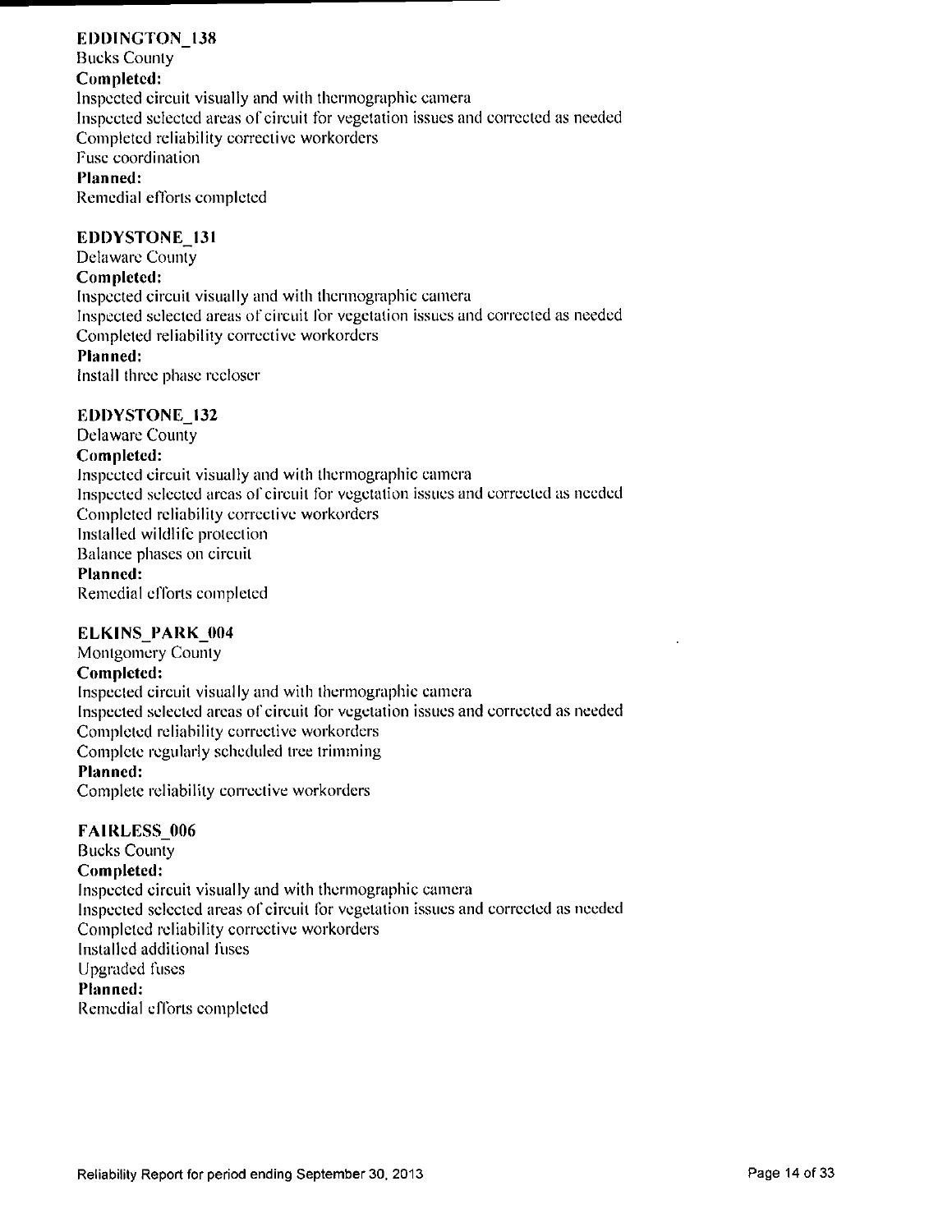#### **FIN\_0«2**  York County Completed: Inspected circuit visually and with Ihermographic camera Inspected selected areas of circuit for vegetation issues and corrected as needed Completed reliability corrective workordcrs Upgraded fuses **Completed regularly scheduled tree trimming Planned:**  Remedial efforts completed

#### **FLINT 144**

**Delaware County Completed:**  Inspected circuil visually and with thermographic camera Inspected selected areas of circuit for vegetation issues and corrected as needed Completed reliability corrective workordcrs Completed regularly scheduled tree trimming **Planned:**  Install 3 phase recloser

#### **FOULK\_l31**

**Delaware Counly Completed:**  Inspected circuit visually and with thermographic camera Inspected selected areas of circuit for vegetation issues and corrected as needed Compleled reliability corrective workordcrs Test/Inspect recloser settings Upgraded lightning protection Upgraded fuses Planned: Remedial efforts completed

#### **FOX CHASE 133**

**Philadelphia County Completed:**  Inspected circuit visually and with ihermographic camera Inspected selected areas of circuit for vegetation issues and corrected as needed Completed reliability corrective workordcrs Coordinated fuses **Completed regularly scheduled tree trimming Planned:**  Install three phase recloser Upgrade fuses

#### **FURNACE 000**

**York County Completed:**  Inspected circuit visually and wilh thermographic camera Inspected selected areas of circuit for vegetation issues and corrected as needed Completed reliability corrective workorders Upgraded fusing **Completed regularly scheduled tree trimming Planned:**  Remedial efforts completed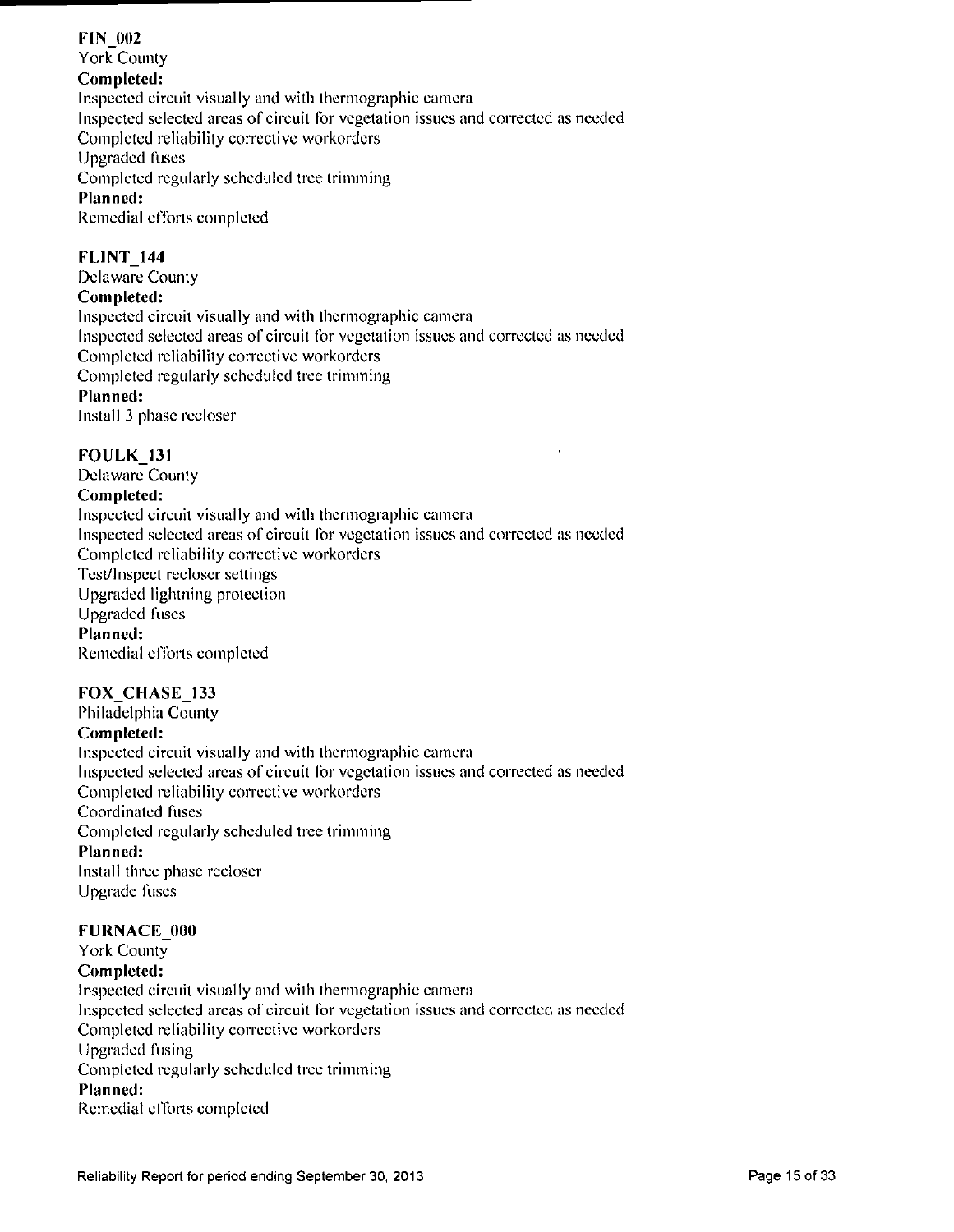#### **GARRETT\_003**

**Delaware County Completed:**  Inspected circuit visually and with thermographic camera Inspected selected areas of circuit for vegetation issues and corrected as needed Installed faulted circuit indicators **Planned:** 

Remedial efforts completed

#### GLADWYNE 001

**Delaware County Completed:**  Inspected circuit visually and with ihermographic camera Inspected selected areas oi'circuit for vegetation issues and corrected as needed Completed reliability corrective workorders Installed additional fuse Installed faulted circuit indicators **Planned:**  Remedial efforts completed

#### GLADWYNE\_132

**Delaware County Completed:**  Inspected circuit visually and with thermographic camera Inspected selected areas of circuit for vegetation issues and corrected as needed Completed reliability corrective workorders Planned: Remedial efforts completed

#### **GLADWYNE 133**

**Delaware County Completed:**  Inspected circuit visually and with thermographic camera Inspected selected areas of circuit for vegetation issues and corrected as needed Completed reliability corrective workordcrs Upgraded wildlife protection Upgraded fuses **Planned:**  Remedial efforts completed

#### GLADWYNE\_138

**Delaware County Completed:**  Inspected circuit visually and with thermographic camera Inspected selected areas of circuit for vegetation issues and corrected as needed Completed reliability corrective workorders Installed additional fuses Planned: Remedial efforts completed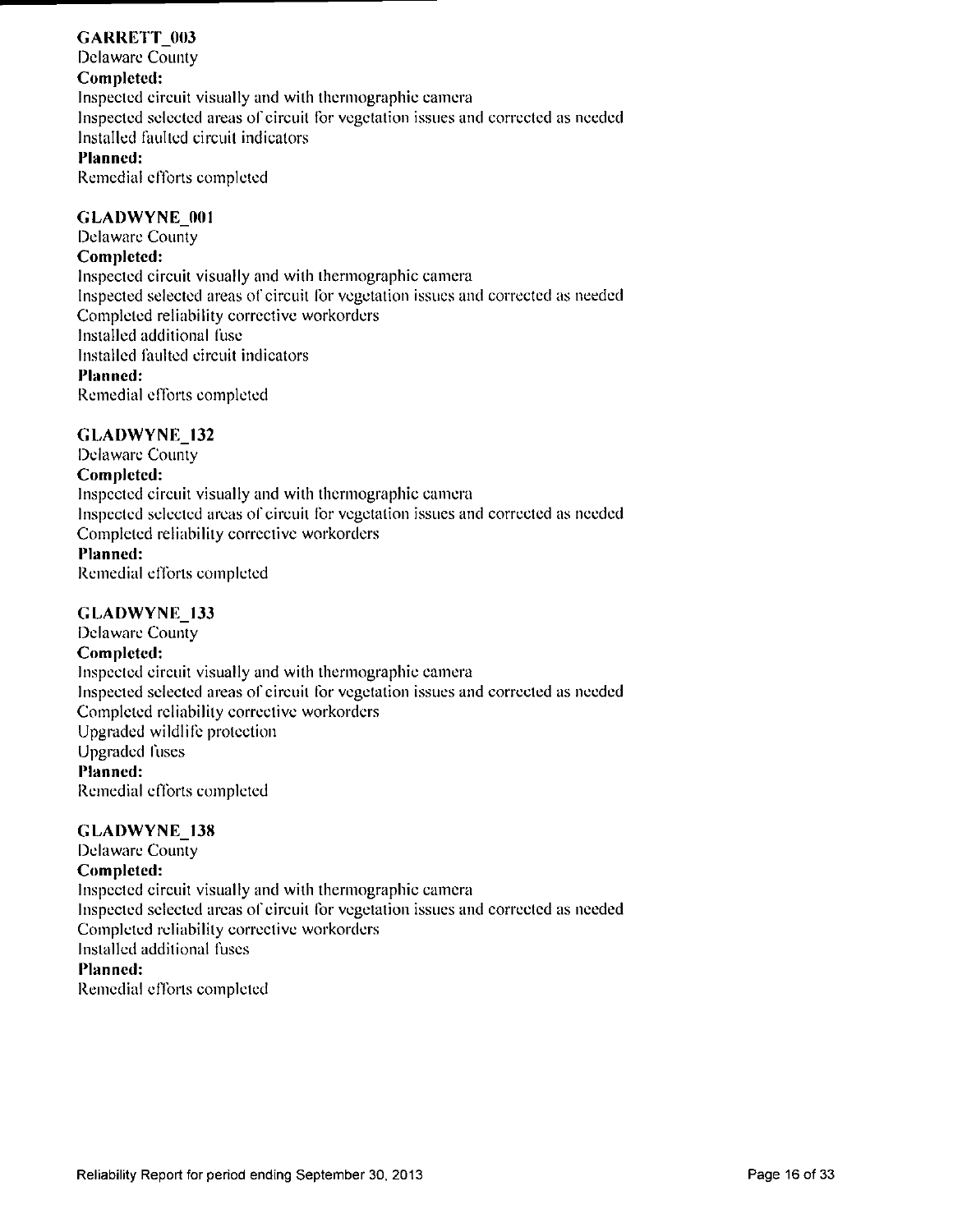#### **GOLF\_002**

**Chester County Completed:**  Inspected circuil visually and with Ihermographic camera Inspected selected areas of circuit for vegetation issues and corrected as needed Completed reliability corrective workorders Installed additional fusing Upgraded fusing Replaced switch Planned: Remedial efforts complete

#### **GROVE** 000

**Chester County Completed:**  Inspected circuil visually and with ihermographic camera Inspected selected areas of circuit for vegetation issues and corrected as needed Completed reliability corrective workorders Installed additional fuses **Planned:**  Remedial efforts completed

#### **HAGYS** 004

**Delaware County Completed:**  Inspected circuit visually and with thermographic camera Completed reliability corrective work orders Inspected selected areas of circuit for vegetation issues and corrected as needed Installed additional fuses **Planned:**  Remedial efforts complete

#### **HARMONY 003**

**Chester Counly Completed:**  Inspected circuil visually and with thermographic camera Inspected selected areas of circuit for vegetation issues and corrected as needed Completed reliability corrective workorders Coordinated fusing **Planned:**  Install recloser on supply circuit

#### HARMONY 007

**Chester County Completed:**  Inspected circuit visually and with ihermographic camera Inspected selected areas of circuit for vegetation issues and corrected as needed Completed reliability corrective workorders **Planned:**  Remedial efforts completed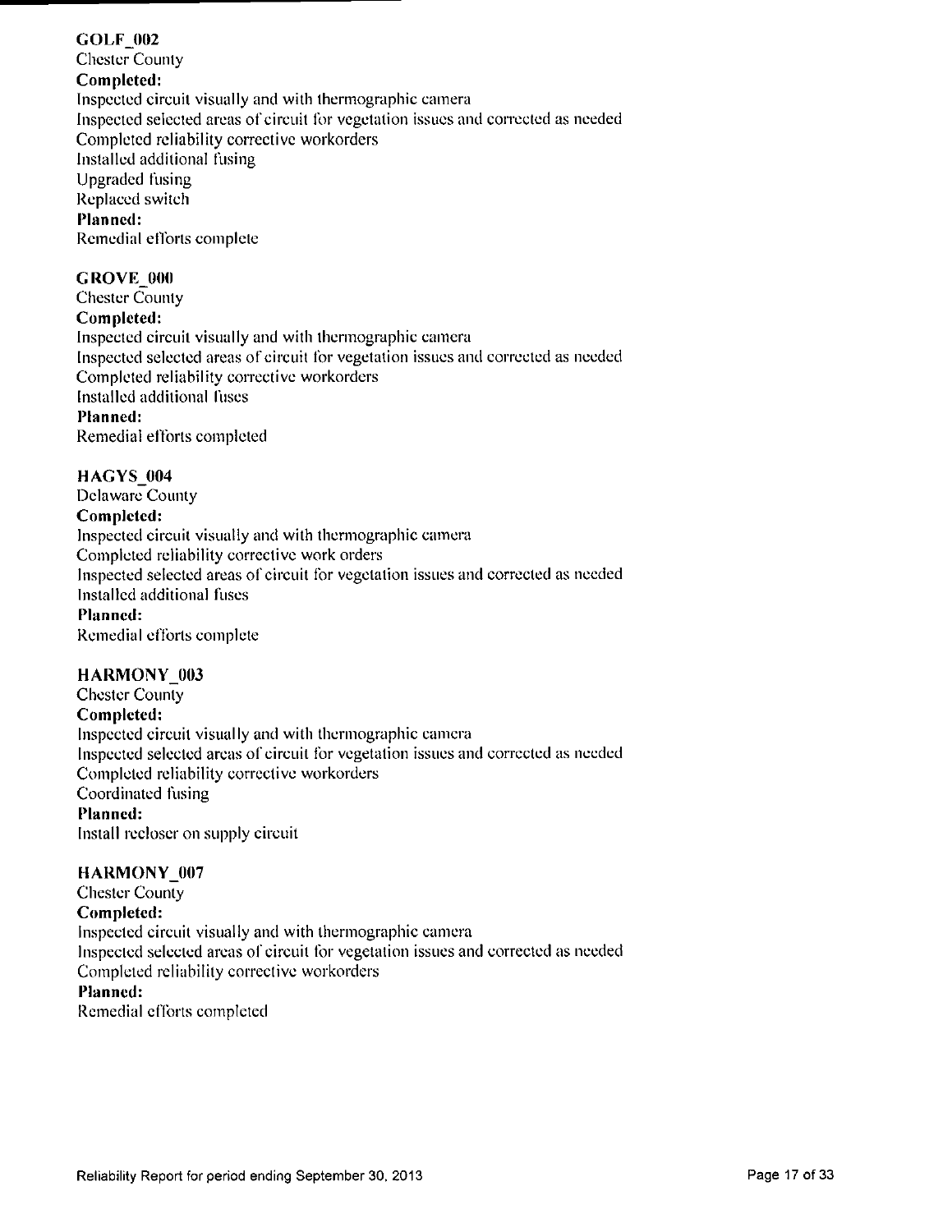#### HARTMAN 351

Montgomery County Completed: Inspected circuit visually and with thermographic camera Inspected selected areas of circuit for vegetation issues and corrected as needed Completed reliability corrective workorders Planned: Remedial efforts complete

#### HEATON\_133

Montgomery County Completed: Inspected circuit visually and wilh thermographic camera Inspected selected areas of circuit for vegetation issues and corrected as needed Completed reliability corrective workorders Upgraded fuses Upgraded wire Replaced cable Upgraded transformer Planned: Remedial efforts completed

#### HEATON\_147

Montgomery County Completed: Inspected circuit visually and wilh thermographic camera Inspected selected areas of circuit for vegetation issues and corrected as needed Completed reliability corrective workorders Upgraded lightning protection Planned: Remedial efforts completed

#### HOLMESBURG 143

Philadelphia County Completed: Inspected circuil visually and with thermographic camera Compleled reliability corrective workorders Upgraded cable insulation Planned: Remedial efforts completed

#### HOWELL 002

Chester County Completed: Inspected circuit visually and wilh thermographic camera Inspected selected areas of circuil for vegetation issues and corrected as needed Compleled reliability corrective workorders Installed addilional fuses Installed three phase recloser Planned: Remedial efforts completed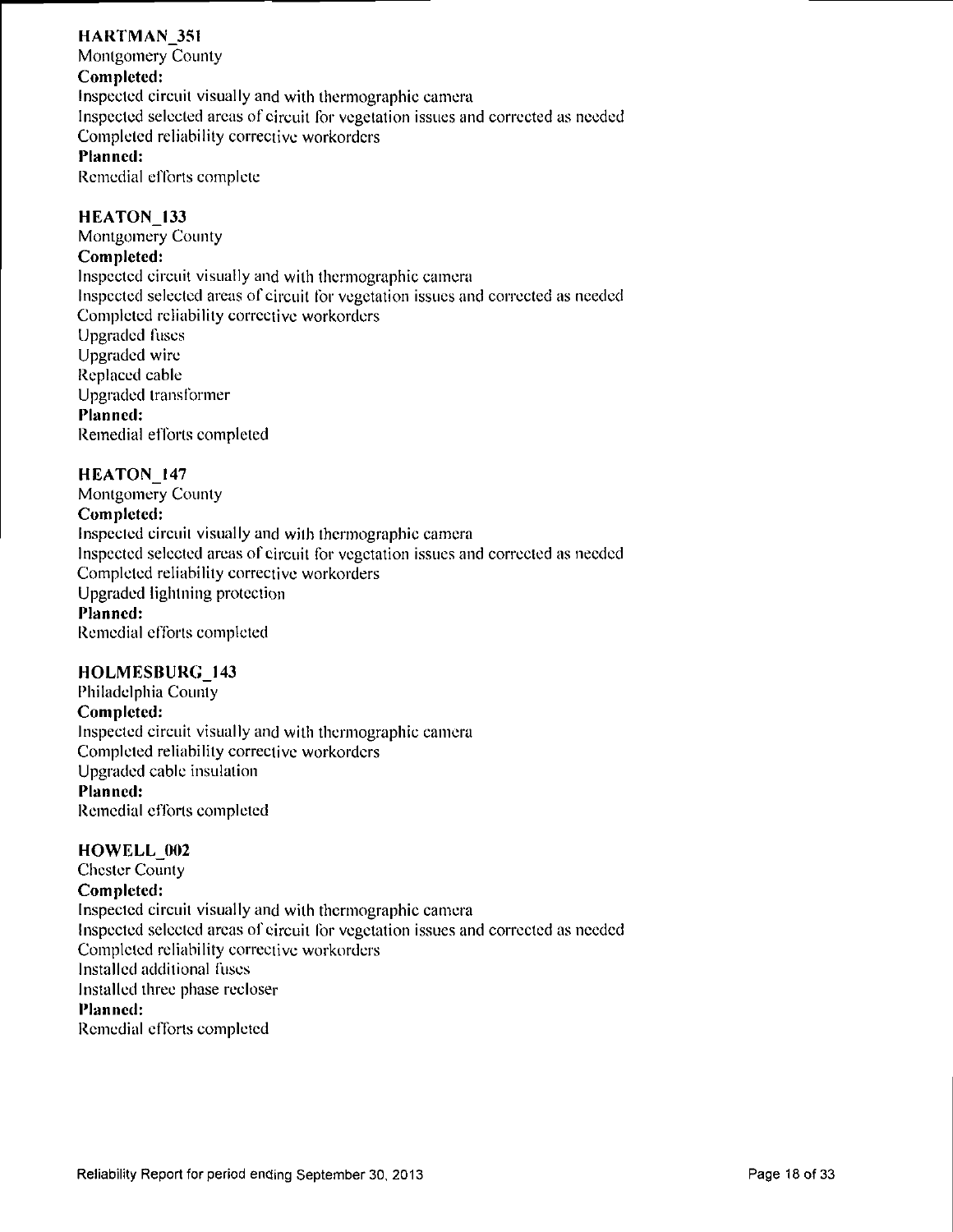#### *JARRETT* 144

**Montgomery County Completed:**  Inspected circuit visually and with thermographic camera Inspected selected areas of circuil for vegetation issues and corrected as needed Completed reliability corrective workorders Upgraded fuses Planned:

Inspect selected areas of circuit for vegetation issues and corrected as needed

#### **JENKINTOWN 137**

**Montgomery County Completed:**  Inspected circuit visually and with thermographic camera Inspected selected areas of circuit for vegetation issues and corrected as needed Completed reliability corrective workorders Coordinated fusing Upgraded service wires Completed regularly scheduled tree trimming **Planned:**  Remedial efforts completed

#### **.IENKINTOWN\_141**

**Montgomery County Completed:**  Inspected circuit visually and with thermographic camera Inspected selected areas of circuit for vegetation issues and corrected as needed Completed reliability corrective workorders Compleled regularly scheduled tree trimming Installed compact single phase recloser **Planned:**  Install three phase recloser Install single phase recloser

#### **KEMBLE** 002

**Chester County Completed:**  Inspected circuit visually and with thermographic camera Inspected selected areas of circuit for vegetation issues and corrected as needed Completed reliability corrective workorders Installed additional fuses Installed faulted circuit indicators **Planned:**  Remedial efforts completed

#### **KENNETT SQUARE 005**

**Chester County Completed:**  Inspected circuit visually and with Ihermographic camera Inspected selected areas of circuit for vegetation issues and corrected as needed Completed reliability corrective workorders **Planned:**  Remedial efforts completed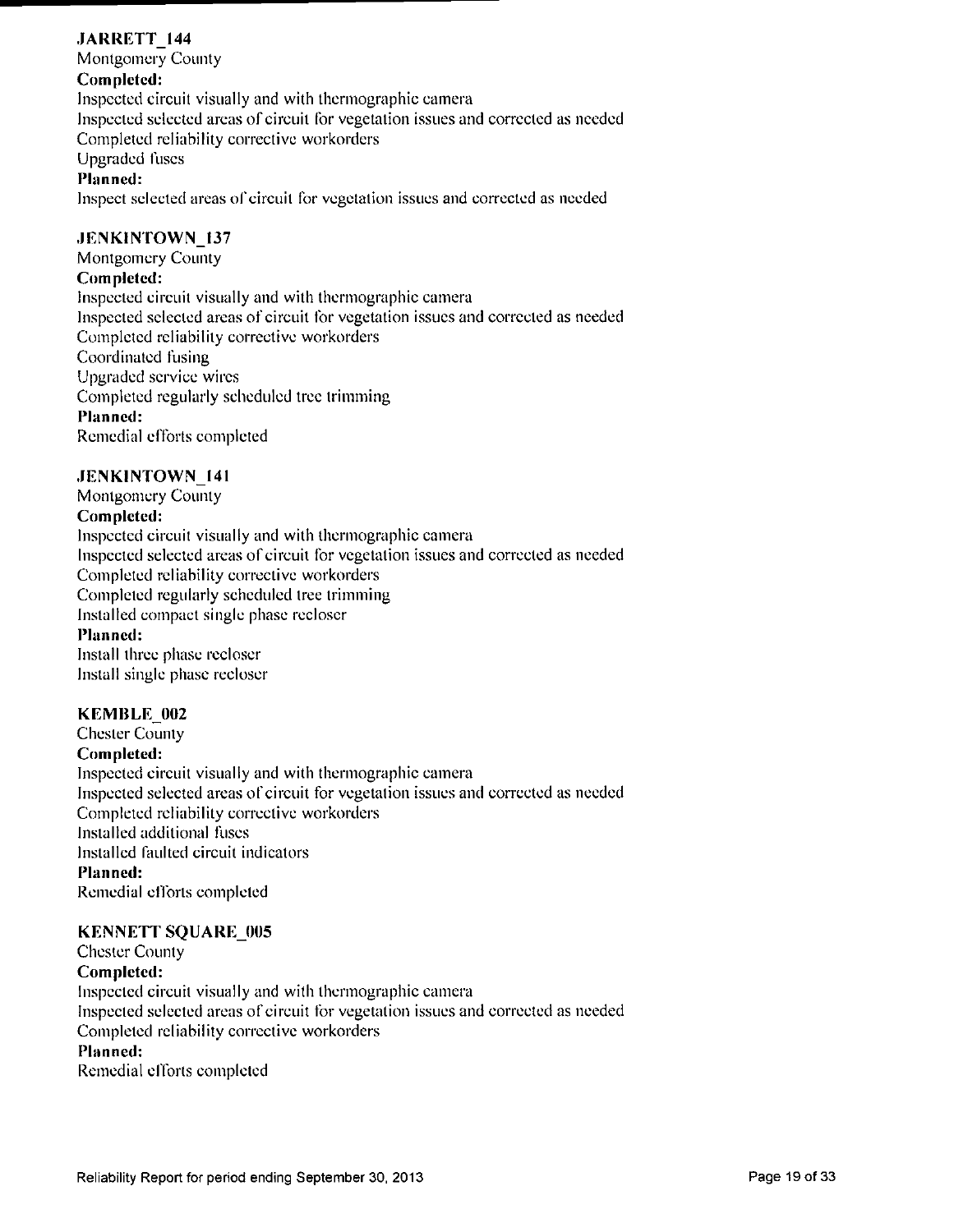#### LANDENBERG 000

**Chester County Completed:**  inspected circuit visually and with thermographic camera Inspected selected areas of circuit for vegetation issues and corrected as needed Completed reliability corrective workorders Upgraded fuses Installed additional fuses **Planned:**  Remedial efforts complete

#### **LANGHORNE 002**

**Bucks County Completed:**  Inspected circuit visually and with ihermographic camera Inspected selected areas of circuit for vegetation issues and corrected as needed Completed reliability corrective workorders **Planned:** 

Remedial efforts complete

#### **LANTERN** 000

**Monlgomery County Completed:**  Inspected circuit visually and with thermographic camera Inspected selected areas of circuit for vegetation issues and corrected as needed Completed reliability corrective workorders Upgraded transformer Planned: Remedial efforts complete

#### **LINE 104 00BY**

**Bucks County Completed:**  Inspected circuit visually and with thermographic camera Compleled reliability corrective workorders Inspected selected areas of circuit for vegetation issues and corrected as needed Installed additional fuse Repaired switch Completed regularly scheduled tree trimming Balanced circuil Planned: Remedial efforts completed

#### **LINE\_116\_00BM**

**Delaware Counly Completed:**  Inspected circuit visually and with thermographic camera Inspected selected areas of circuit for vegetation issues and corrected as needed Installed 3 phase recloser **Planned:** 

Remedial efforts completed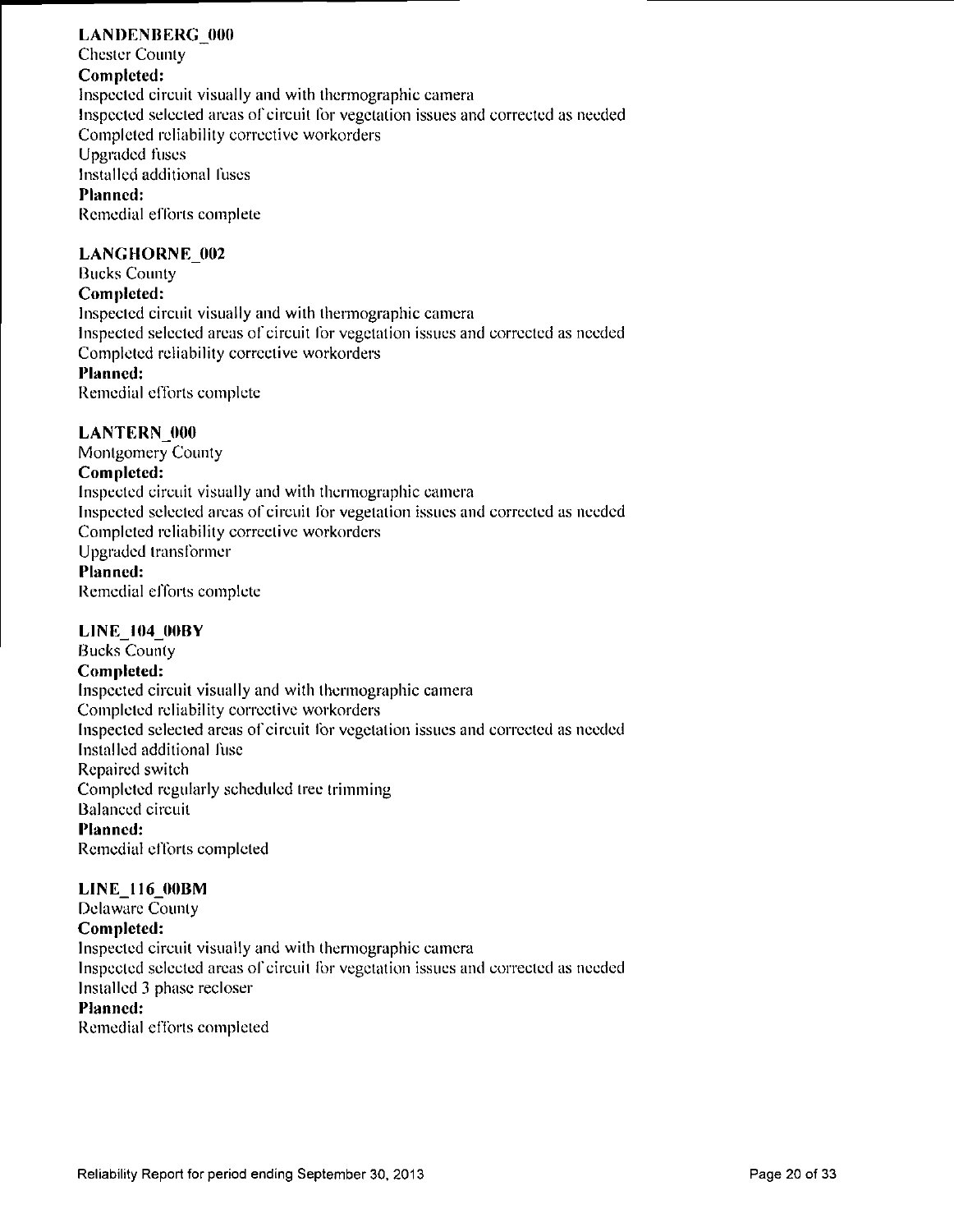#### **LINE 119 00UP**

**Chester County** 

#### **Completed:**

Inspected circuit visually and with thermographic camera Inspected selected areas of circuit for vegetation issues and corrected as needed Completed reliability corrective workordcrs Installed faulted circuit indicators Complete regularly scheduled tree trimming **Planned:**  Remedial efforts completed

#### **LINE\_2394**

**Philadelphia County Completed:**  Inspected circuit visually and with thermographic camera Inspected selected areas of circuit for vegetation issues and corrected as needed Completed reliability corrective workordcrs Install additional fuse Upgraded transformer **Completed regularly scheduled tree trimming Planned:**  Remedial efforts compleled

#### **LINE\_2630**

Delaware County Inspected circuit visually and with thermographic camera Inspected selected areas of circuit for vegetation issues and corrected as needed Completed reliability corrective workorders Installed switch Planned: Remedial efforts compleled

#### **L1NE\_2753**

**Philadelphia County Completed:**  Inspected circuit visually and with thermographic camera Inspected selected areas of circuit for vegetation issues and corrected as needed Completed reliability corrective workorders Replaced cable section Planned: Remedial efforts completed

#### **LINE\_3344**

**Delaware County Completed:**  Inspected circuit visually and with thermographic camera Inspected selected areas of circuit for vegetation issues and corrected as needed Completed reliability corrective workorders Installed switch Planned: Remedial efforts completed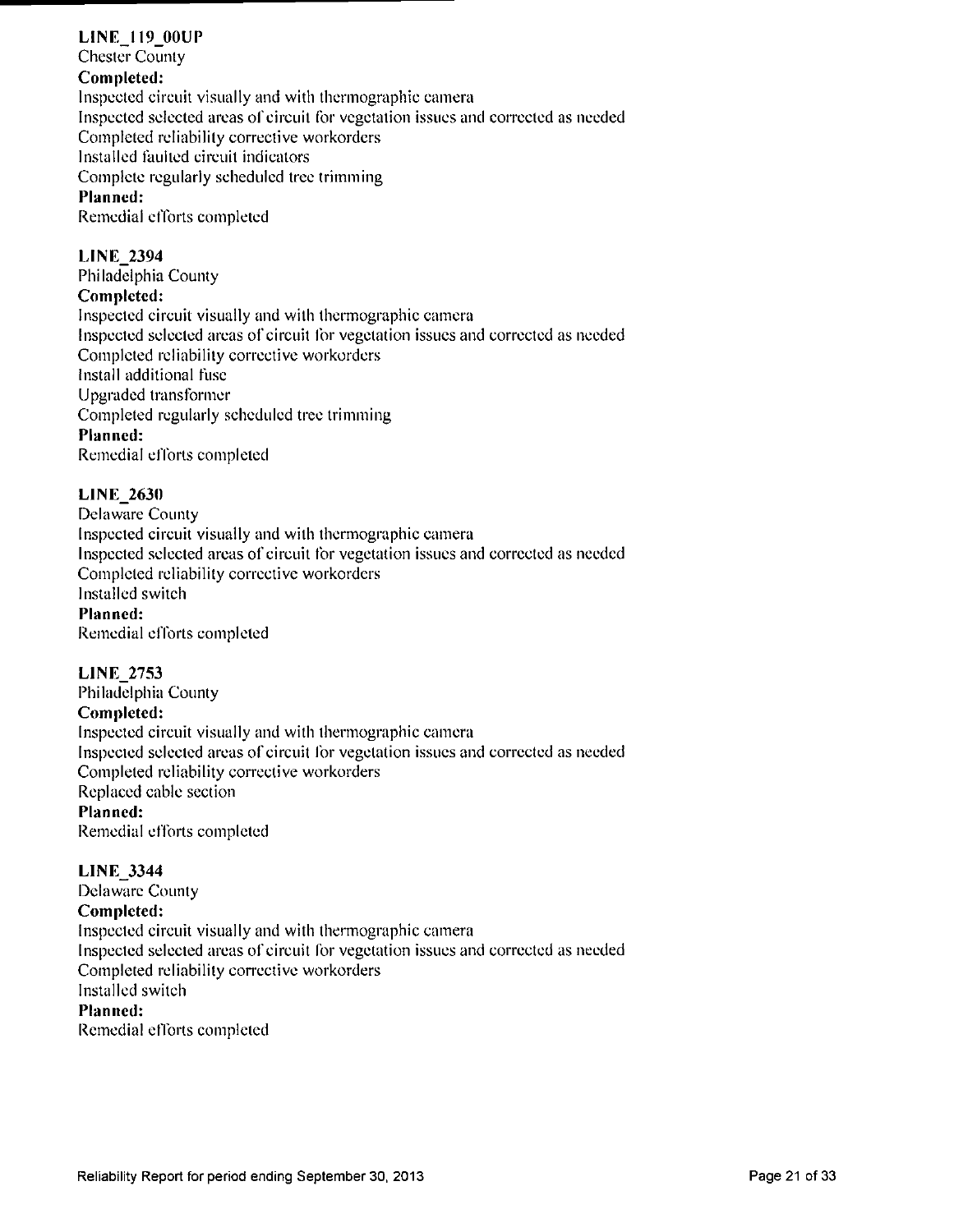#### **L[NE\_72()0WH Monlgomery County Completed:**  Inspected circuil visually and with thermographic camera Inspected selected areas of circuit for vegetation issues and corrected as needed Completed reliability corrective workorders Completed regularly scheduled Irec trimming Planned: Remedial efforts completed

#### **LINTON\_34l**

**Bucks County** 

#### **Completed:**

Inspected circuil visually and with thermographic camera Inspected selected areas of circuit for vegetation issues and corrected as needed Completed reliability corrective workordcrs Replace cable Upgraded secondary mains Repaired cable Repaired switch **Installed (3) three phase reclosers Planned:**  Remedial efforts completed

#### **LINTON\_35i**

**Bucks Counly** 

#### **Completed:**

Inspected circuil visually and with ihermographic camera Inspected selected areas of circuil for vegetalion issties and corrected as needed Completed reliability corrective workorders **Planned:**  Remedial efforts completed

**LLANERCH 145 Delaware County Completed:**  Inspected circuil visually and with Ihermographic camera Inspected selected areas of circuit for vegetation issues and corrected as needed Compleled reliability corrective workorders

#### **Planned:**

Install (2) three phase reclosers

#### LOMBARD 043

**Philadelphia County Completed:**  Inspected circuit visually and with thermographic camera Inspected selected areas of circuit for vegetation issues and corrected as needed Completed reliability corrective work orders Repaired switch Planned:

Replace cable section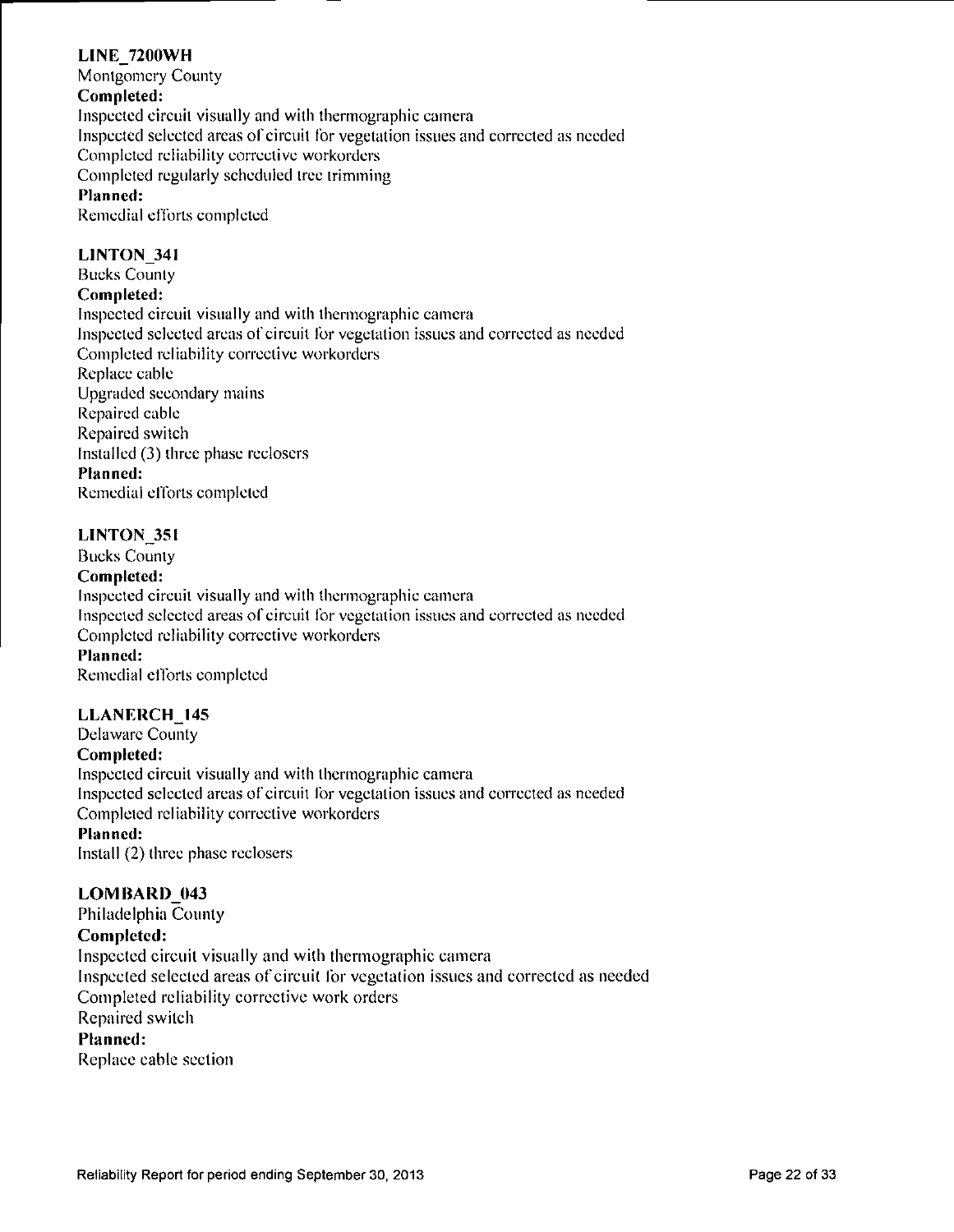#### **MACDADE** 132

**Delaware County Completed:**  Inspected circuil visually and with thermographic camera Inspected selected areas of circuit for vegetation issues and corrected as needed Upgraded wildlife protection Completed reliability corrective work orders **Planned:**  Remedial efforts completed

#### **MACDADE 135**

**Delaware County Completed:**  Inspected circuit visually and with thermographic camera Inspected selected areas of circuit for vegetation issues and corrected as needed Install trip saver **Completed reliabilily corrective work orders Planned:**  Remedial efforts completed

#### **MACDADE 140**

**Delaware County Completed:**  Inspected circuit visually and wilh thermographic camera Inspected selected areas of circuit for vegetation issues and corrected as needed Completed reliability corrective work orders Upgraded wildlife protection **Planned:**  Remedial efforts completed

#### **MALL\_037**

**Philadelphia County Completed: Inspected circuit visually and wilh Ihermographic camera Planned:**  Complete reliability corrective work orders

#### **MODENA** 000

**Chester County Completed:**  Inspected circuit visually and with thermographic camera Inspected selected areas of circuit for vegetation issues and corrected as needed Compleled reliability corrective work orders Installed additional fuses Complete regularly scheduled tree trimming **Planned:**  Remedial efforts completed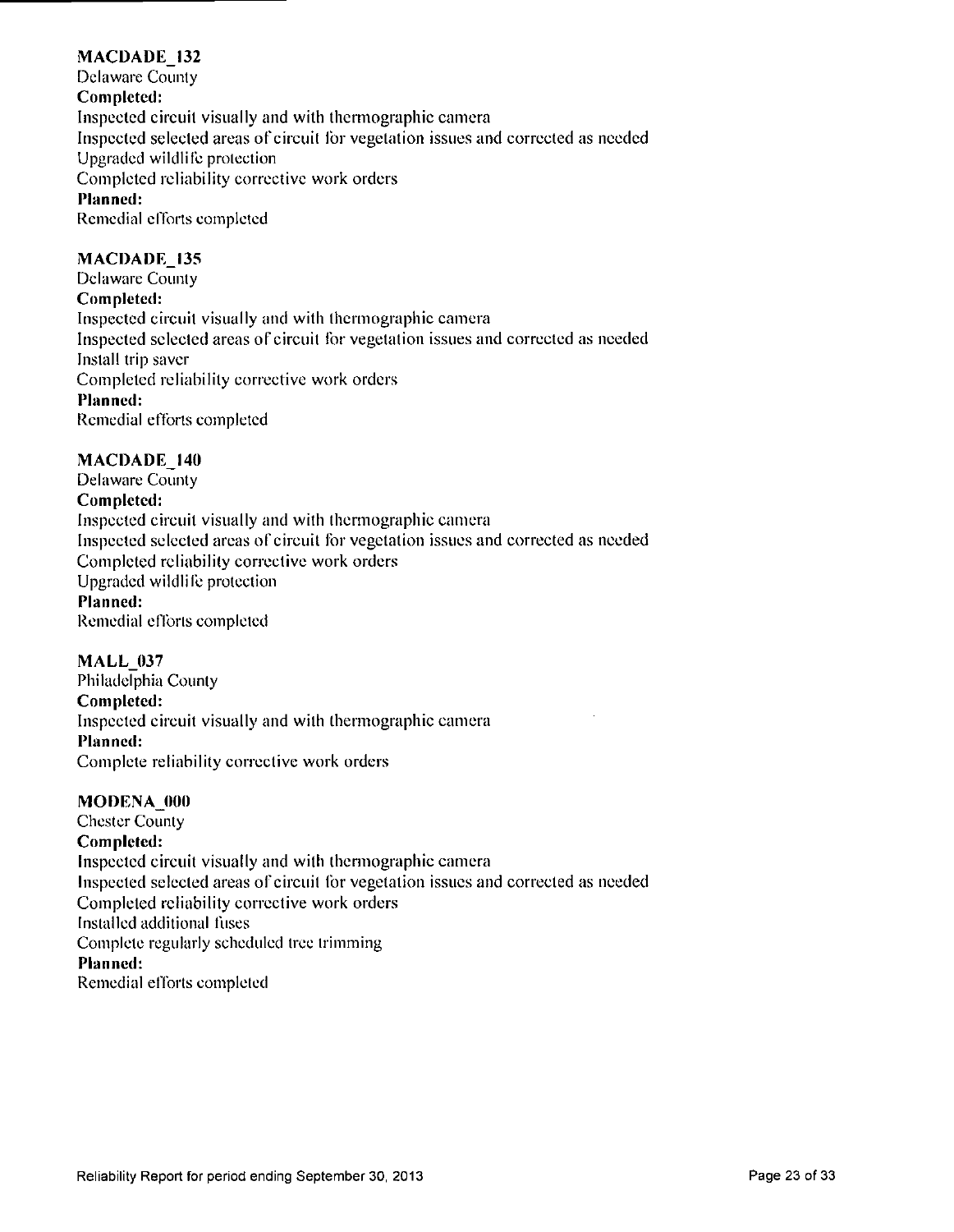#### **NESHAMINY\_164**

**Bucks Counly Completed:**  Inspected circuit visually and wilh thermographic camera Inspected selected areas of circuit for vegetation issues and corrected as needed Completed reliability corrective work orders Install wildlife protection Inslall trip savers Upgraded transformer **Planned:**  Remedial efforts completed

#### **NEWLINVILLE** 011

**Chester County Completed:**  Inspected circuit visually and with thermographic camera Inspected selected areas of circuit for vegetation issues and corrected as needed Completed reliability corrective work orders Installed faulted circuit indicators Complete regularly scheduled tree trimming **Planned:**  Remedial efforts completed

#### **NEWL1NVILLE\_343**

**Chester County Completed:**  Inspected circuit visually and with thermographic camera Inspected selected areas of circuit for vegetation issues and corrected as needed Completed reliability corrective work orders Installed three phase recloser Upgraded lightning protection **Planned:**  Install three phase recloser Complete regularly scheduled tree trimming

#### **NEWLINVILLE\_362**

**Chester County Completed:**  Inspected circuit visually and with thermographic camera Inspected selected areas of circuit for vegetation issues and corrected as needed Completed reliability corrective work orders Upgraded wildlife protection Upgraded lightning protection Complete regularly scheduled tree trimming **Planned:**  Remedial efforts completed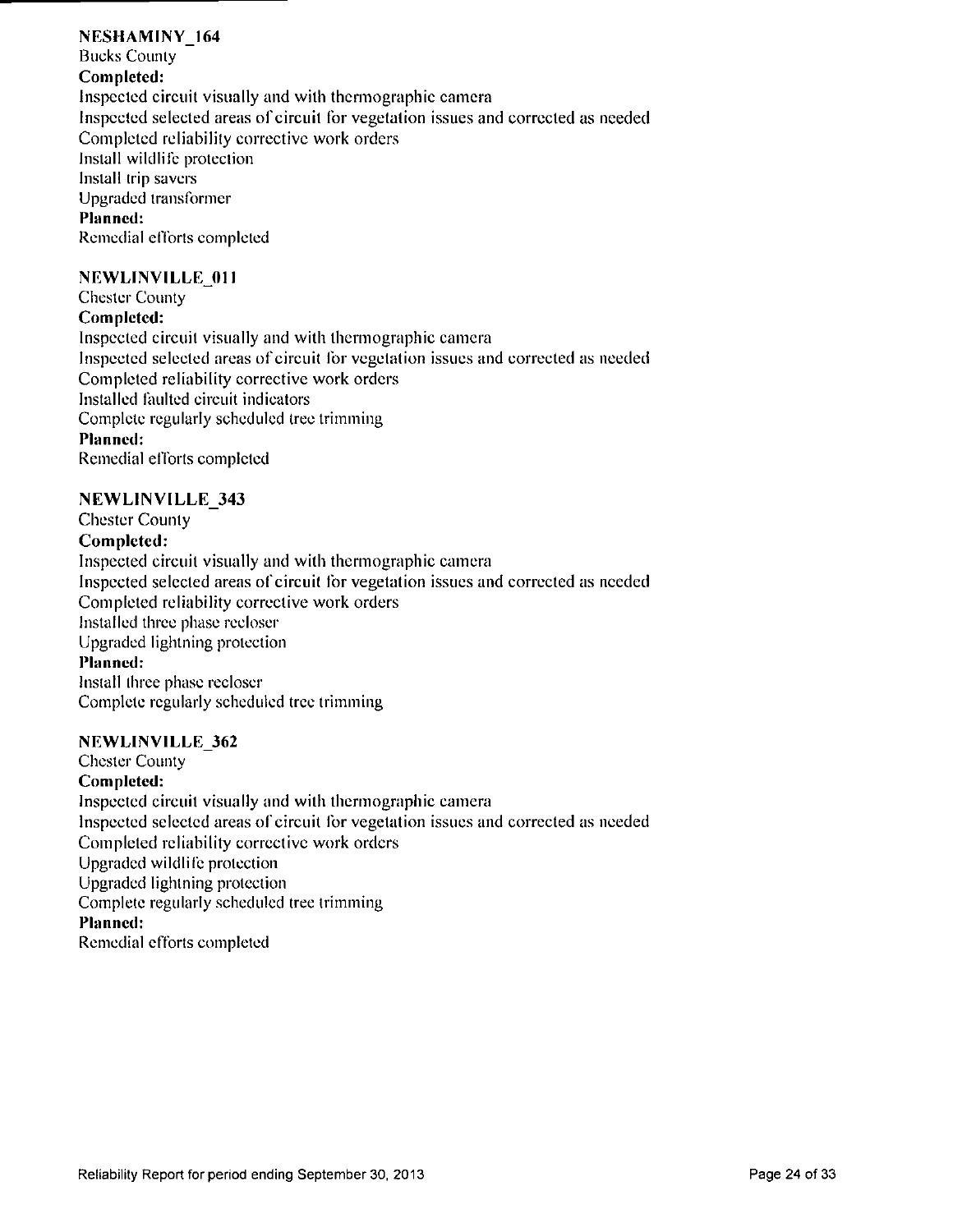#### **NFJWTOWN\_SQUARE\_131**

**Delaware Counly** 

#### **Completed:**

Inspected circuit visually and wilh thermographic camera Inspected selected areas of circuit for vegetation issues and corrected as needed Upgraded wildlife protection Upgraded lightning protection Installed additional wildlife protection Replaced single phase recloser Completed reliability corrective work orders Installed tree wire Installed (2) three phase reclosers Installed additional fuses **Planned:**  Remedial efforts compleled

#### **NORCO\_002**

**Chester County Completed:**  Inspected circuit visually and with thermographic camera Inspected selected areas of circuit for vegetation issues and corrected as needed Compleled reliability corrective work orders Upgraded wildlife protection **Planned:**  Remedial efforts completed

#### **NORTH\_PHILADELPHIA\_132**

### **Philadelphia County**

**Completed:**  Inspected circuit visually and with thermographic camera Inspected selected areas of circuit for vegetation issues and corrected as needed Compleled reliability corrective work orders Installed addilional fuses Upgraded lightning protection **Planned:**  Install three phase recloser

#### **NORTH\_WALES\_011**

**Montgomery County Completed:**  Inspected circuil visually and with thermographic camera Inspected selected areas of circuit for vegetation issues and corrected as needed Completed reliability corrective work orders Installed single phase reclosers Upgraded secondary wires **Planned:**  Remedial efforts completed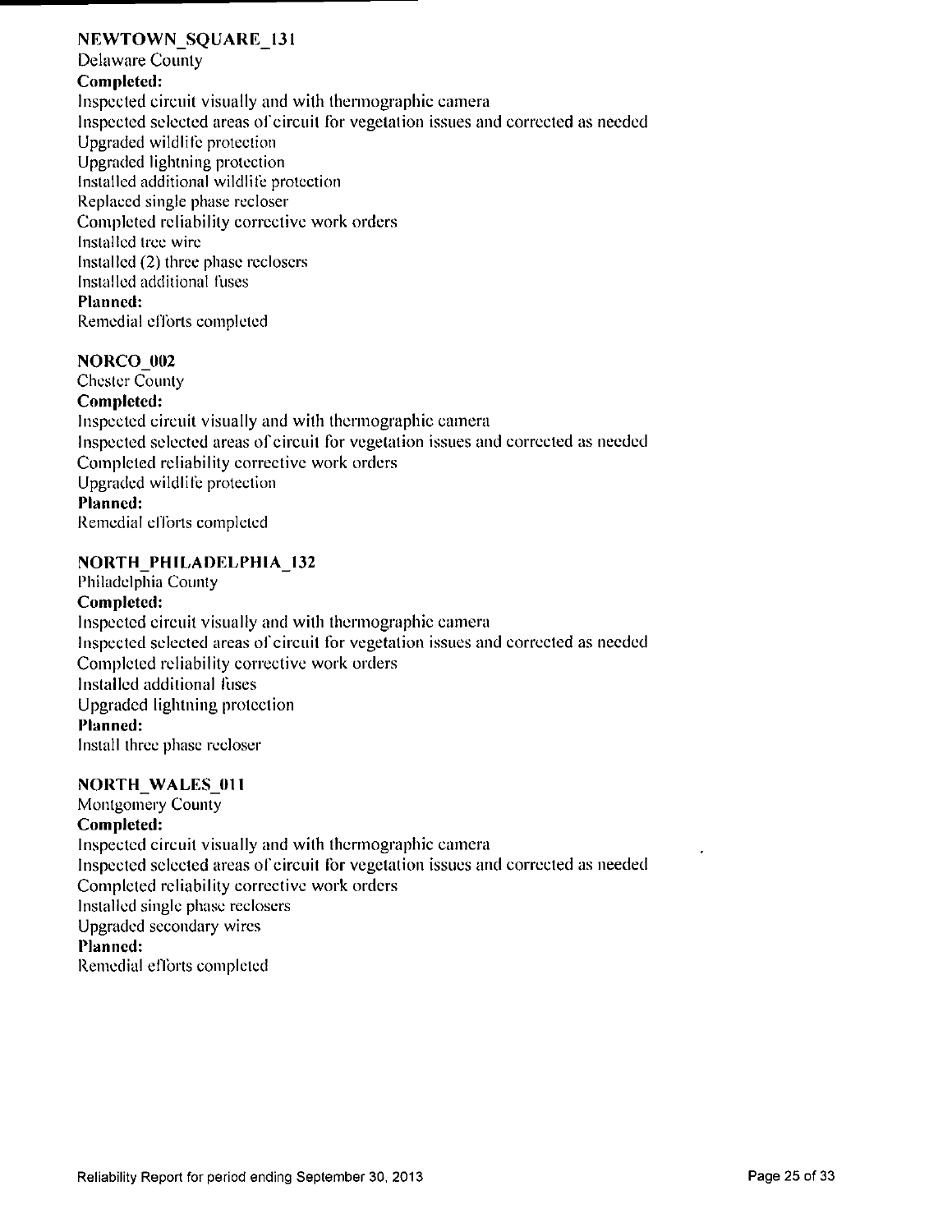#### **NOKTH\_WALES\_344**

**Montgomery County** 

#### **Completed:**

Inspected circuit visually and with Ihermographic camera Inspected selected areas of circuit for vegetation issues and corrected as needed Completed reliability corrective work orders Installed wildlife protection **Planned:**  Remedial efforts completed

#### **OAKMONT\_001**

**Delaware Counly** 

#### **Completed:**

Inspected circuit visually and with thermographic camera Inspected selected areas of circuit for vegetation issues and corrected as needed Compleled reliability corrective work orders **Planned:**  Install relay

Install lightning protection

#### **OAKMONT** 004

**Delaware County Completed:**  Inspected circuit visually and with thermographic camera Inspected selected areas of circuit for vegetation issues and corrected as needed Completed reliability corrective work orders Installed switch **Planned:**  Remedial efforts completed

#### **PARRISH 138**

**Philadelphia County Completed:**  Inspected circuit visually and with thermographic camera Inspected selected areas of circuit for vegetation issues and corrected as needed Completed reliability corrective work orders Install addilional fuses Upgraded transformer **Planned:**  Remedial efforts completed

#### **PARRISH\_143**

**Philadelphia Counly Completed:**  Inspected circuit visually and with thermographic camera Inspected selected areas of circuit for vegetation issues and corrected as needed Compleled reliability corrective work orders Installed additional fuses Upgraded lightning protection **Planned:**  Remedial efforts completed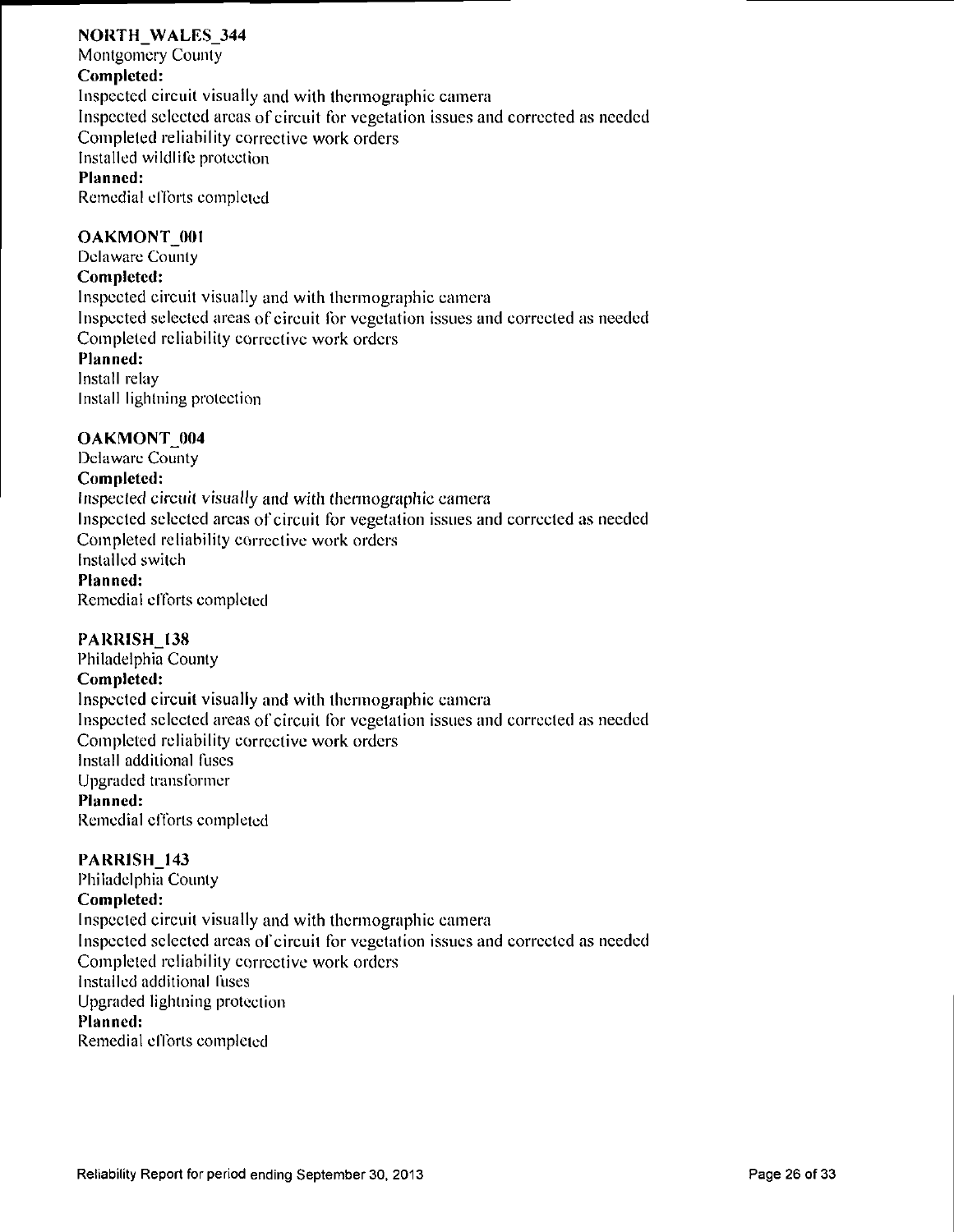#### **PENCOYD 133**

**Delaware County Completed:**  Inspected circuit visually and with thermographic camera Inspected selected areas of circuit for vegetation issues and corrected as needed Completed reliability corrective work orders **Planned:** 

Remedial efforts completed

#### **PENROSE 162**

**Philadelphia County Completed:**  Inspected circuit visually and with thermographic camera Inspected selected areas of circuit for vegetation issues and corrected as needed Completed reliability corrective work orders Upgraded lightning protection Installed additional fuses Replaced switch **Planned:**  Remedial efforts compleled

#### **PENTRDIGE\_0I3**

**Philadelphia County Completed:**  Inspected circuit visually and with thermographic camera Inspected selected areas of circuit for vegetation issues and corrected as needed Completed reliability corrective work orders Installed additional fuses Upgraded lightning protection **Planned:**  Remedial efforts completed

#### **PERKIOMEN\_362**

**Montgomery County Completed:**  Inspected circuit visually and with Ihermographic camera Inspected selected areas of circuit for vegetation issues and corrected as needed Completed reliability corrective work orders Planned:

Install three phase recloser

#### **PHOENIXVILLE\_008**

**Chester County Completed:**  Inspected circuit visually and with thermographic camera Inspected selected areas of circuit for vegetation issues and corrected as needed Completed reliability corrective work orders **Planned:**  Remedial efforts completed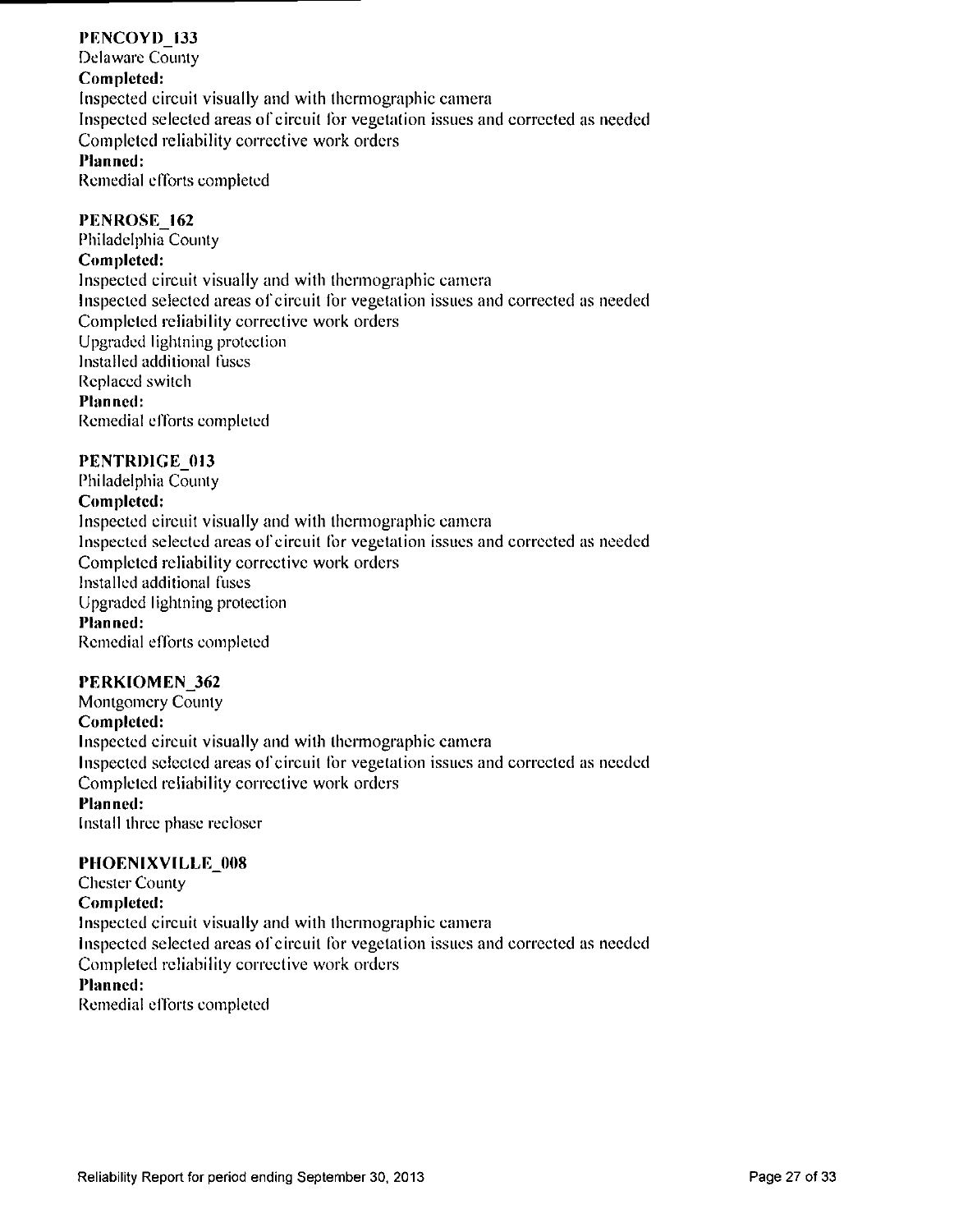#### **PICKERING 001**

**Chester Counly Completed:**  Inspected circuit visually and with thermographic camera Inspected selected areas of circuit for vegetation issues and corrected as needed Completed reliability corrective work orders **Planned:**  Remedial efforts completed

#### PLYMOUTH 181

**Montgomery County Completed:**  Inspected circuit visually and wilh thermographic camera Inspected selected areas of circuit for vegetation issues and corrected as needed Completed reliability corrective work orders Upgraded transformer Replaced cable Installed additional fuses Upgraded transformer **Planned:**  Remedial efforts completed

#### **PULASKI\_014**

**Philadelphia County Completed:**  Inspected circuit visually and with thermographic camera Inspected selected areas of circuit for vegetation issues and corrected as needed Completed reliability corrective work orders Installed additional fuses Planned: Remedial efforts compleled

#### **RODGERS** 132

**Bucks County Completed:**  Inspected circuit visually and wilh Ihermographic camera Inspected selected areas of circuit for vegetation issues and corrected as needed Replaced cable section **Planned:**  Modify recloser

#### **SADSBURY 000**

**Chester Counly Completed:**  Inspected circuil visually and with thermographic camera Inspected selected areas of circuit for vegetation issues and corrected as needed Complete reliability corrective work orders Planned: Remedial efforts compleled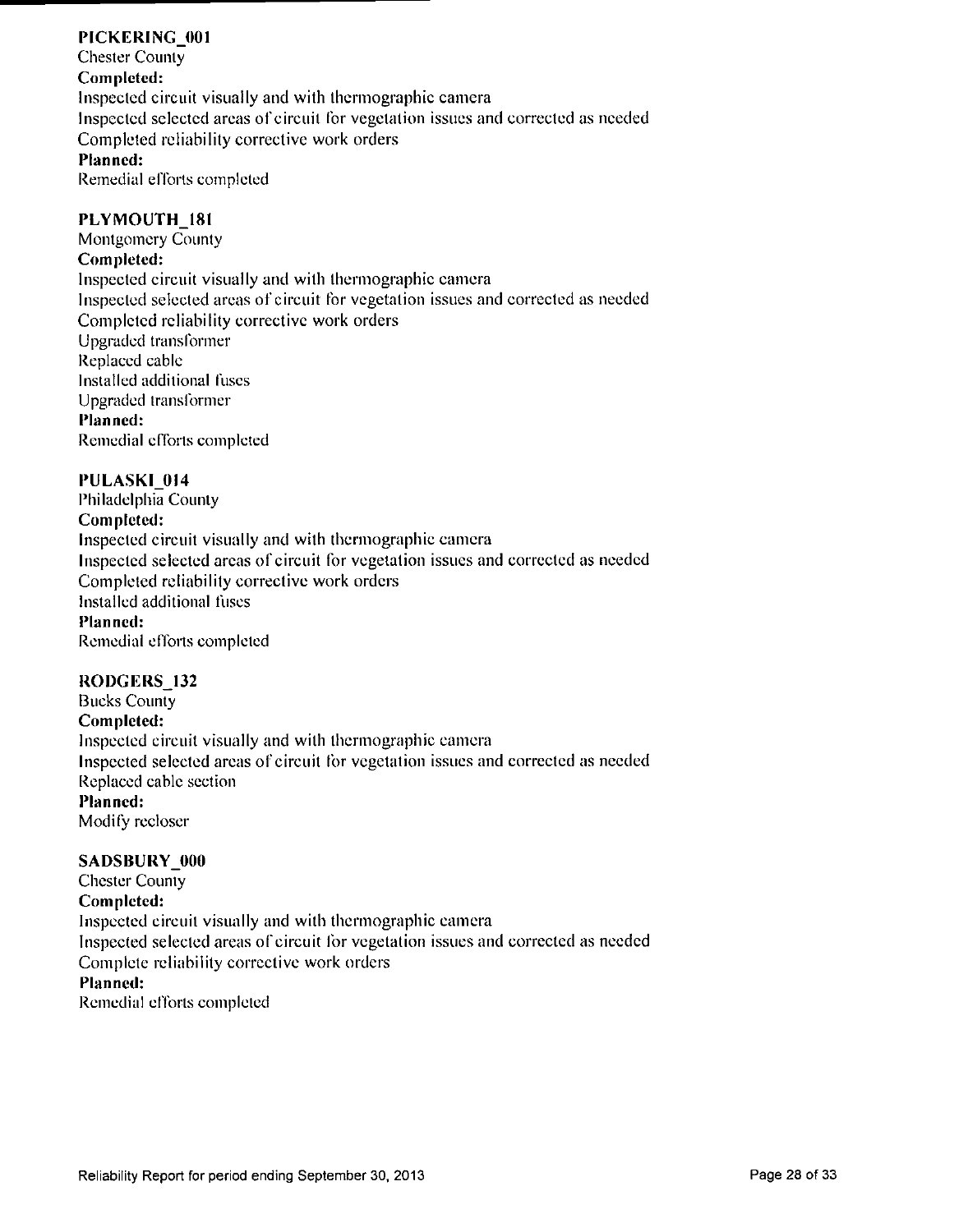#### **SCHWENKSVILLE 001**

Montgomery Counly Completed: Inspected circuit visually and with thermographic camera Inspected selected areas of circuit for vegetation issues and corrected as needed Completed reliability corrective work orders Coordinated fusing Planned: Remedial efforts completed

#### **SCHWENKSVILLE\_002**

Montgomery County Completed: Inspected circuit visually and with thermographic camera Inspected selected areas of circuit for vegetation issues and corrected as needed Completed reliability corrective work orders Planned: Remedial efforts completed

#### **SECANE\_007**

**Delaware County Completed:**  Inspected circuit visually and with thermographic camera Inspected selected areas of circuit for vegetation issues and corrected as needed Completed reliability corrective work orders **Planned:**  Remedial efforts completed

#### SLATE 000

York County Completed: Inspected circuit visually and with thermographic camera Inspected selected areas of circuit for vegetation issues and corrected as needed Completed reliability corrective work orders Compleled regularly scheduled tree trimming **Planned:**  Remedial efforts completed

#### SOLEBURY 001

Buck Counly Completed: Inspected circuil visually and with thermographic camera Inspected selected areas of circuit for vegetation issues and corrected as needed Completed reliability corrective work orders Upgraded secondary wires Completed regularly scheduled tree trimming **Planned:**  Remedial efforts completed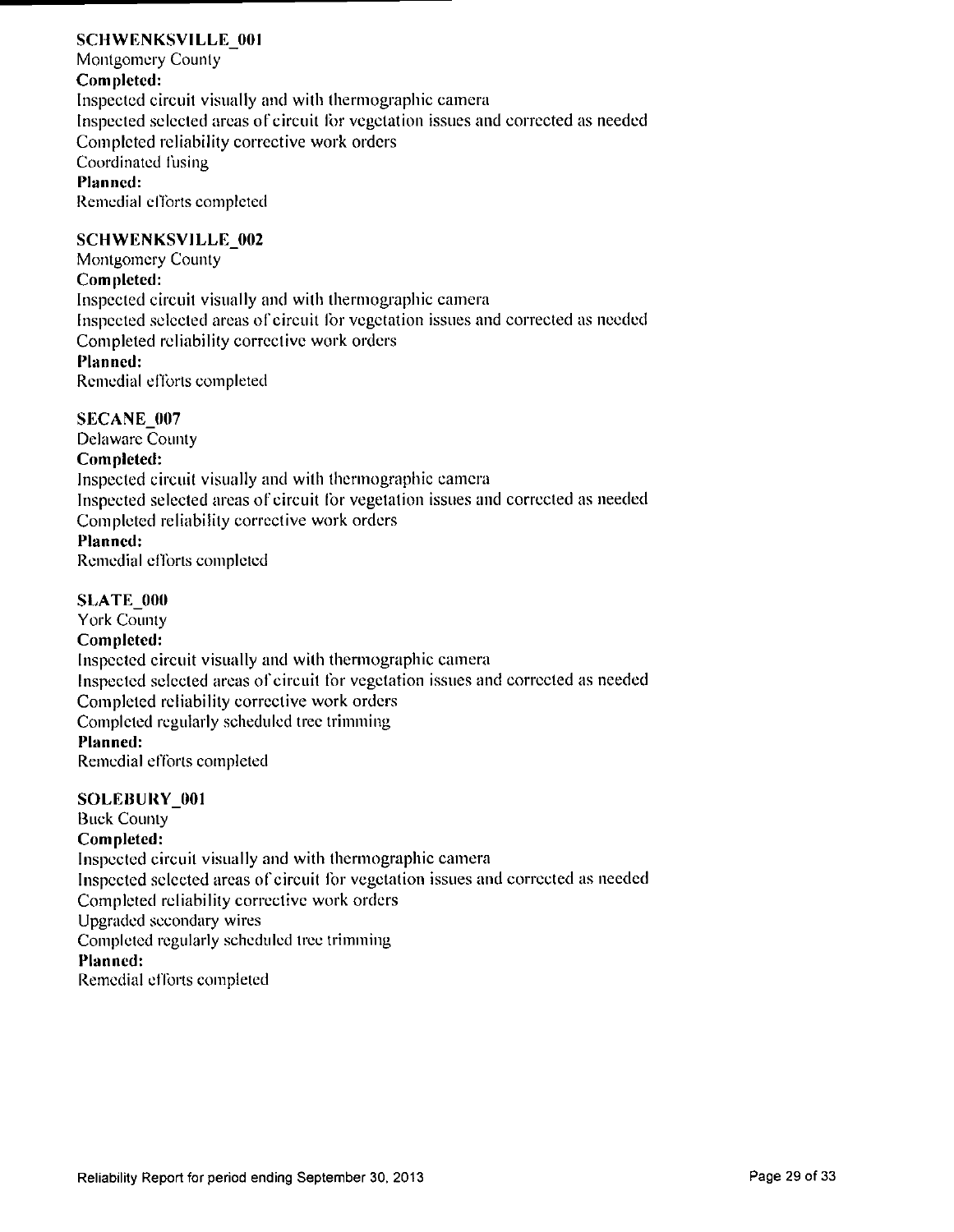#### **TREVOSE 138 Bucks County Completed:**  Inspected circuit visually and with Ihermographic camera Inspected selected areas of circuit for vegetation issues and corrected as needed Completed reliability corrective work orders **Planned:**  Install (2) three phase reclosers Install three phase recloser on supply line Complete reliability corrective work orders Upgrade secondary wires

Complete regularly scheduled tree trimming

#### **TUNA 131**

**Philadelphia County Completed:**  Inspected circuit visually and with thermographic camera Inspected selected areas of circuit for vegetation issues and corrected as needed Completed reliability corrective work orders Upgraded lightning protection Installed additional fuses **Planned:**  Remedial efforts completed

#### **WALLACE 000**

**Chester County Completed:**  Inspected circuit visually and with thermographic camera Inspected selected areas of circuit for vegetation issues and corrected as needed Completed reliability corrective work orders Completed regularly scheduled tree trimming **Planned:**  Remedial efforts completed

#### **WARRINGTON\_343**

**Bucks County Completed:**  Inspected circuit visually and with thermographic camera Inspected selected areas of circuit for vegetation issues and corrected as needed Compleled reliability corrective work orders **Planned:**  Remedial efforts completed

#### **WAVERLY\_134**

**Philadelphia Counly Completed:**  Inspected circuit visually and with thermographic camera Inspected selected areas of circuit for vegetation issues and corrected as needed Completed reliability corrective work orders Replaced switch Replace cable section **Planned:**  Remedial efforts completed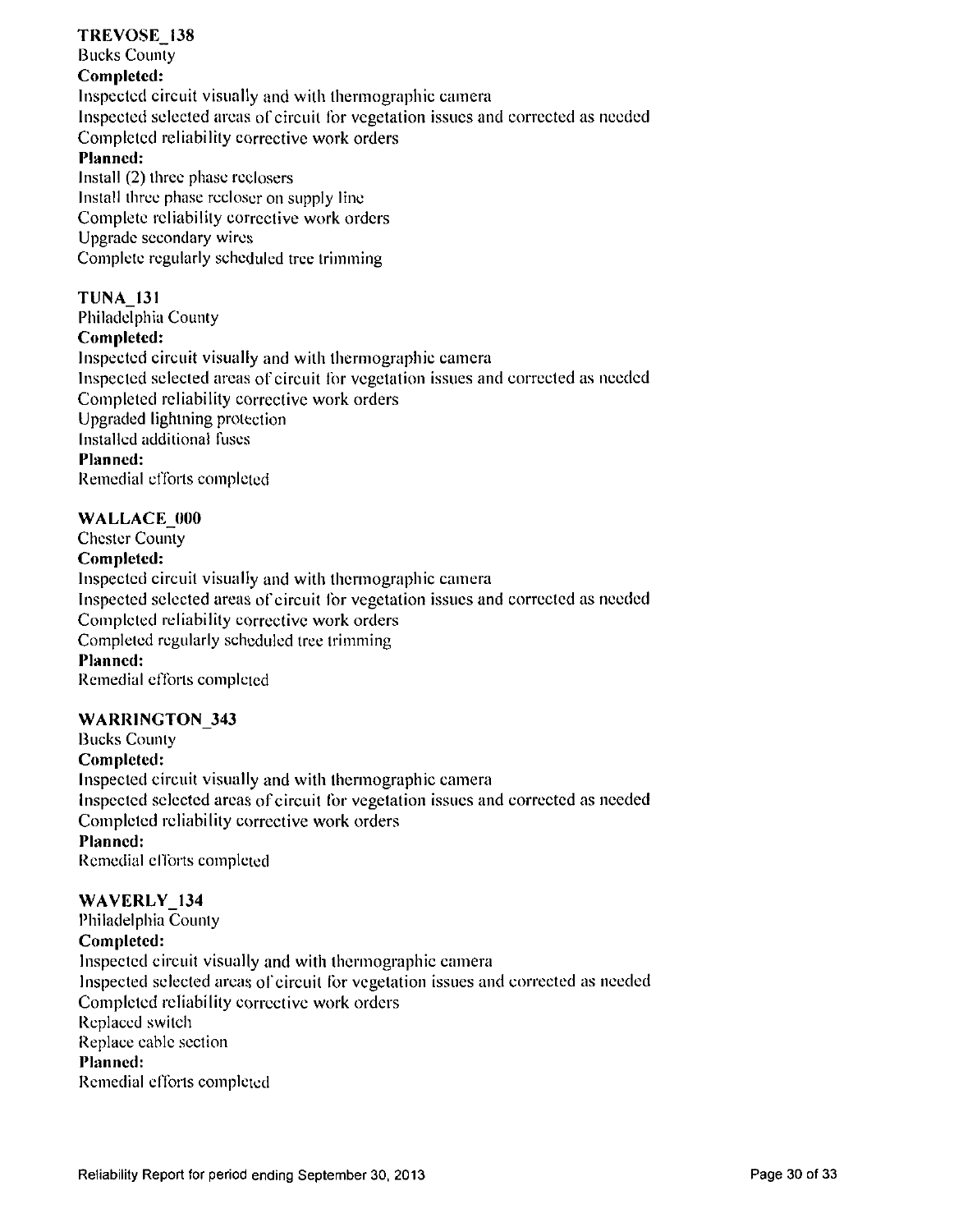#### **WAYNE 137**

**Delaware County Completed:**  Inspected circuit visually and with thermographic camera Inspected selected areas of circuit for vegetation issues and corrected as needed Completed reliability corrective work orders **Planned:** 

Complete regularly scheduled tree trimming Complete reliability corrective work orders

#### **WAYNE\_143**

**Delaware County Completed:**  Inspected circuit visually and with thermographic camera Inspected selected areas of circuit for vegetation issues and corrected as needed Completed reliability corrective workorders Coordinate fusing Upgrade wildlife protection Complete regularly scheduled tree trimming **Planned:**  Remedial efforts completed

#### **WEST\_BUCK\_001**

**Bucks County Completed:**  Inspected circuit visually and with ihermographic camera Inspected selected areas of circuit for vegetation issues and corrected as needed Completed reliability corrective workordcrs Complete regularly scheduled tree trimming **Planned:**  Remedial efforts completed

#### **WESTTOWN 000**

**Chester County Completed:**  Inspected circuit visually and with thermographic camera Inspected selected areas of circuit for vegetation issues and corrected as needed Completed reliability corrective workorders **Planned:**  Remedial efforts completed

#### **WHITEMARSH 161**

**Montgomery County Completed:**  Inspected circuil visually and with thermographic camera Inspected selected areas of circuit for vegetation issues and corrected as needed Compleled reliability corrective workorders Replaced cable section **Planned:**  Remedial efforts completed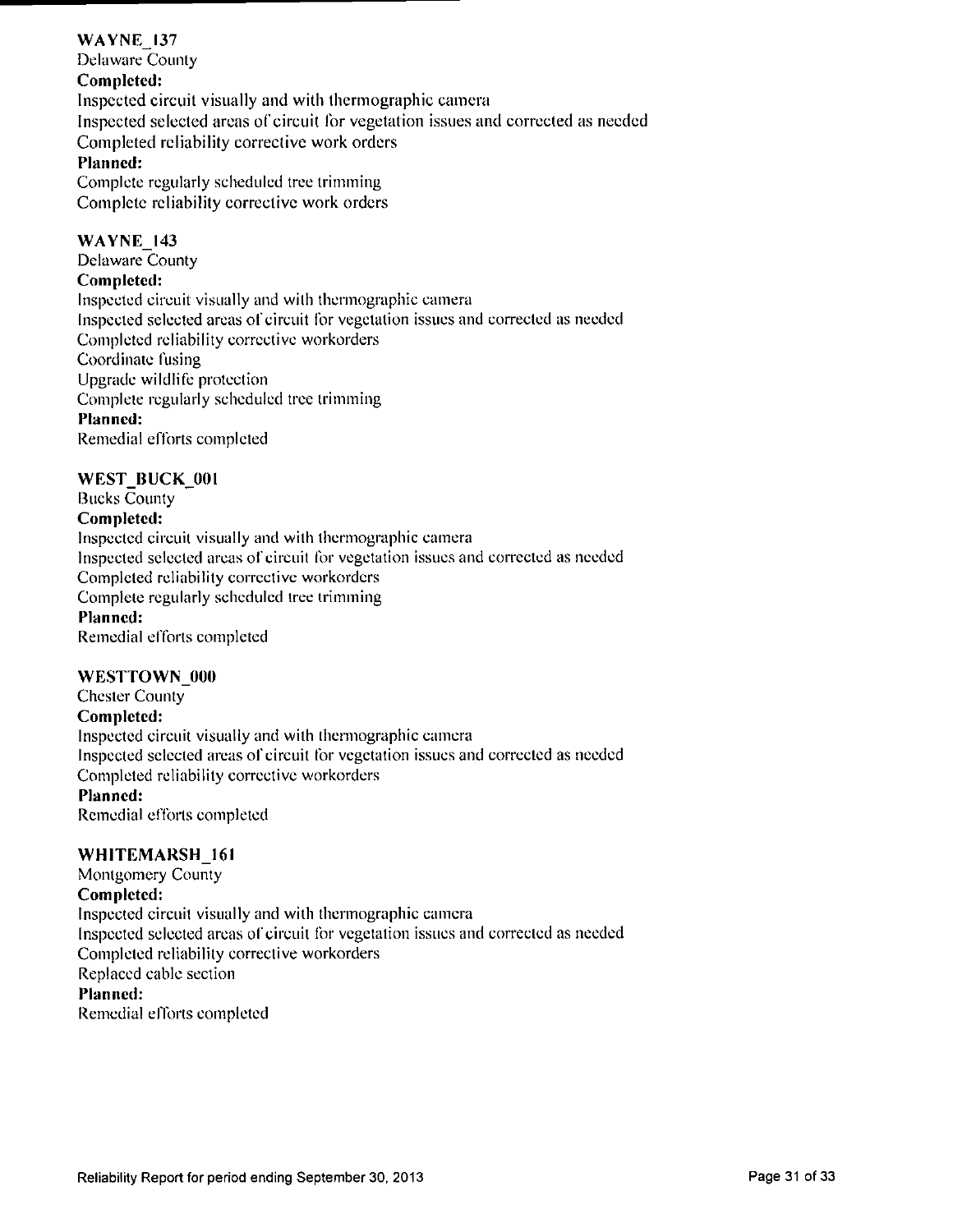#### **WILLOWDALE** 001

**Chester County Completed:**  Inspected circuit visually and wilh thermographic camera Inspected selected areas of circuit for vegetation issues and corrected as needed Completed reliability corrective workorders Installed additional fuses Installed faulted circuit indicators Completed regularly scheduled tree trimming **Planned:**  Remedial efforts completed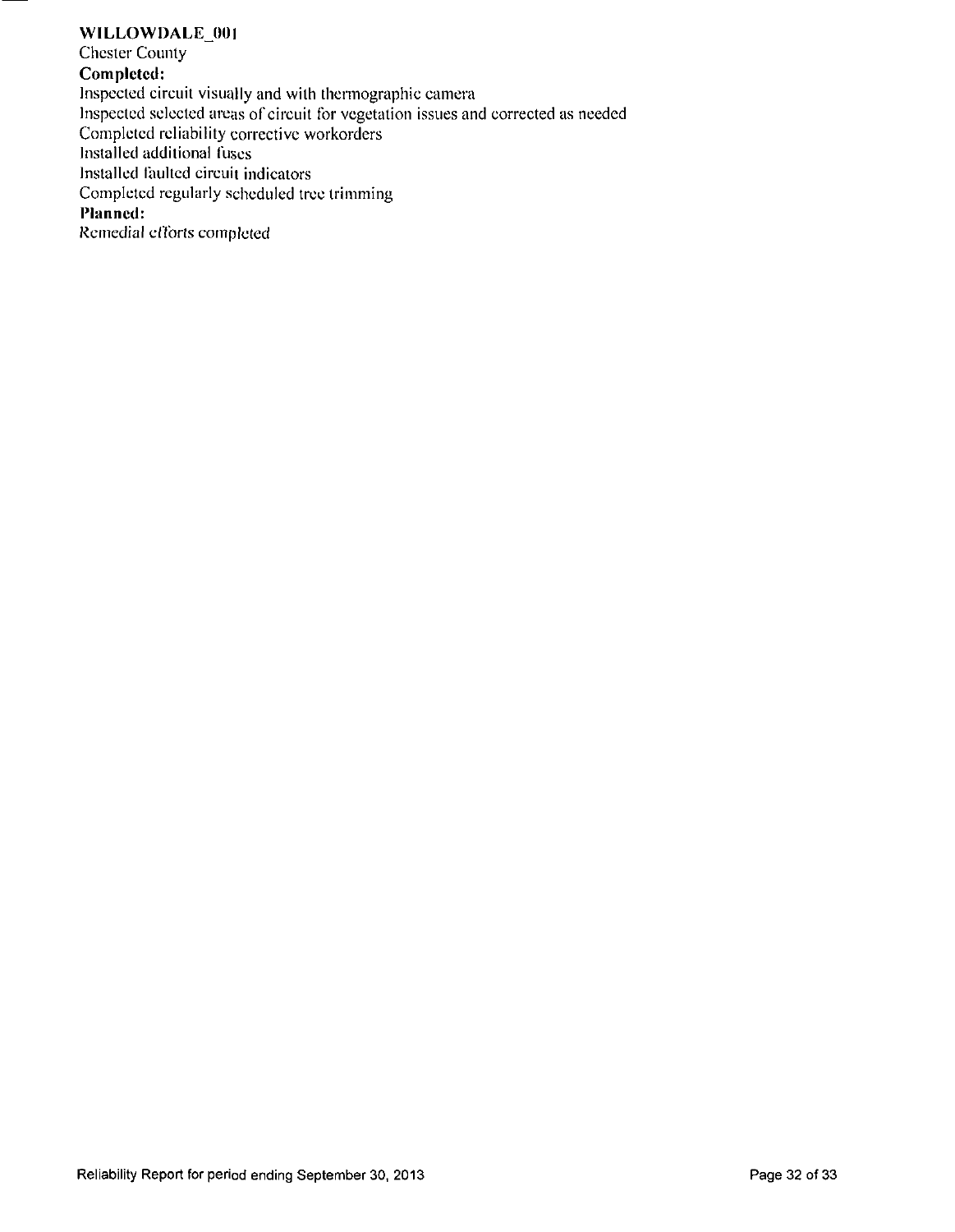#### Appendix C

#### **New Business Connections**

This work category includes all the facility work required to add a new customer or to increase the load to an existing customer. The facility work will include the facilities required to directly connect the customer to the system and the upgrade/replacement of any existing facility to serve the requested additional load.

#### **Capacity Expansion**

This work category includes only capacity work generated by the system design engineer to prevent system failure and to assure the delivery of voltage as specified in the tariff. The addition of new substations and substation enlargements for future load growth will also be included in this project.

#### **System Performance**

This work category includes projecis designed to upgrade, modify or improve the performance ofthe distribution system. Also included in this category are indirect costs in support of all categories and onetime accounting adjustment items.

#### **Facility Relocation**

This work category includes all requests for relocation of PECO facilities including municipal as well as cuslomer related relocation requests.

#### **Maintenance**

This work category includes work performed to repair and restore equipment to its normal state of operation, along with planned preventive maintenance work such as visual and thermographic inspections and tree trimming around Iransmission and distribution lines.

#### **Storm Funds**

Incremental costs (primarily; overtime, contractors, mutual assistance, and meals) incurred while responding to major storms (storms that meet customer outage and duration criteria).